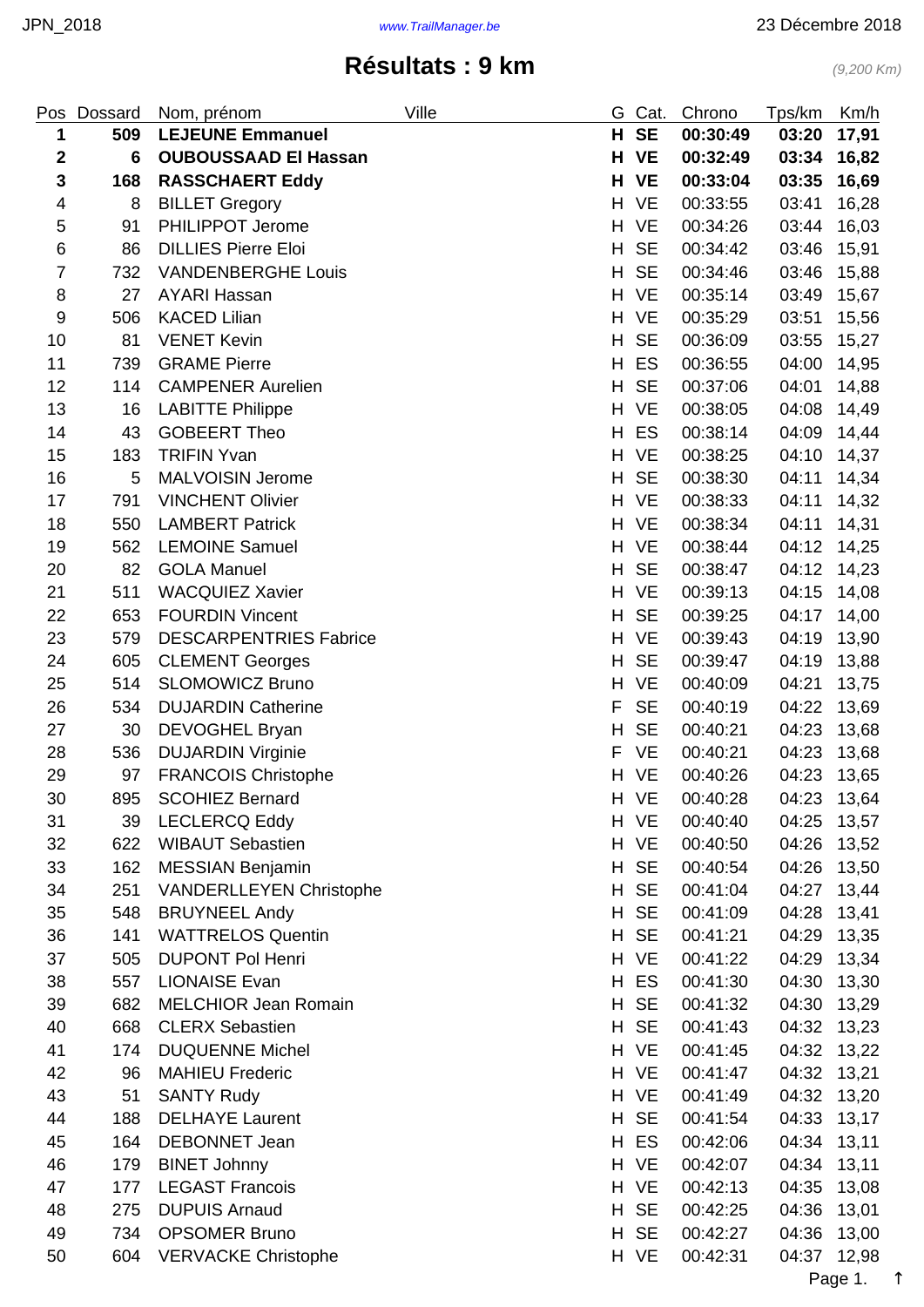| Pos | Dossard         | Nom, prénom                    | Ville | G  | Cat.      | Chrono   | Tps/km | Km/h  |
|-----|-----------------|--------------------------------|-------|----|-----------|----------|--------|-------|
| 51  | 10652           | <i><b>*DOSSARD 10652</b></i>   |       | H  |           | 00:42:41 | 04:38  | 12,93 |
| 52  | 556             | <b>LIONAISE Miguel</b>         |       | H  | <b>VE</b> | 00:42:44 | 04:38  | 12,92 |
| 53  | 154             | <b>LELEU Frederic</b>          |       | H. | <b>VE</b> | 00:42:46 | 04:38  | 12,91 |
| 54  | 165             | <b>LECLERCQ Benoit</b>         |       |    | H VE      | 00:42:48 | 04:39  | 12,90 |
| 55  | 687             | <b>ROZEL Gauthier</b>          |       | H  | <b>VE</b> | 00:43:07 | 04:41  | 12,80 |
| 56  | 625             | <b>COLLE Dieter</b>            |       | H. | <b>VE</b> | 00:43:10 | 04:41  | 12,79 |
| 57  | 178             | <b>DEREZ Matheo</b>            |       | H  | ES        | 00:43:13 | 04:41  | 12,77 |
| 58  | 581             | <b>CARPENTIER Sylvie</b>       |       | F  | <b>SE</b> | 00:43:17 | 04:42  | 12,75 |
| 59  | 575             | <b>WILLOCQ Christophe</b>      |       | H  | <b>VE</b> | 00:43:18 | 04:42  | 12,75 |
| 60  | 582             | <b>DESCAMPS Nicolas</b>        |       | H  | <b>SE</b> | 00:43:19 | 04:42  | 12,74 |
| 61  | 737             | <b>DELPORTE Jean Luc</b>       |       | H  | <b>VE</b> | 00:43:22 | 04:42  | 12,73 |
| 62  | 128             | <b>BAVEYE Simon</b>            |       | H  | <b>SE</b> | 00:43:25 | 04:43  | 12,71 |
| 63  | 796             | <b>VANDERBEKE Mathieu</b>      |       | H  | <b>SE</b> | 00:43:29 | 04:43  | 12,69 |
| 64  | 617             | <b>MASELIS Rudi</b>            |       | H  | <b>SE</b> | 00:43:30 | 04:43  | 12,69 |
| 65  | 42              | <b>GOBEERT Sebastien</b>       |       | H. | <b>VE</b> | 00:43:37 | 04:44  | 12,66 |
| 66  | 99              | <b>LAURENT Alex</b>            |       | H  | <b>VE</b> | 00:43:39 | 04:44  | 12,65 |
| 67  | 636             | <b>GEENS Cedric</b>            |       | H  | <b>SE</b> | 00:43:42 | 04:45  | 12,63 |
| 68  | 820             | <b>CLINQUART Gilles</b>        |       | H  | <b>SE</b> | 00:43:43 | 04:45  | 12,63 |
| 69  | 783             | <b>VANTORRE Sebastien</b>      |       | H  | <b>SE</b> | 00:43:45 | 04:45  | 12,62 |
| 70  | 667             | <b>DEROISSART Philippe</b>     |       | H  | <b>VE</b> | 00:43:49 | 04:45  | 12,60 |
| 71  | 161             | <b>WYSEUR Jeanne</b>           |       | F  | ES        | 00:43:52 | 04:46  | 12,58 |
| 72  | 219             | <b>GIANNORC Aldo</b>           |       | H  | <b>VE</b> | 00:43:53 | 04:46  | 12,58 |
| 73  | 574             | <b>STORME Maximilien</b>       |       | H  | <b>SE</b> | 00:43:54 | 04:46  | 12,57 |
| 74  | 322             | VAN NESTE Michel               |       | H  | <b>SE</b> | 00:43:55 | 04:46  | 12,57 |
| 75  | 263             | <b>HEERLEIN Pierre Henry</b>   |       | H  | <b>SE</b> | 00:43:58 | 04:46  | 12,55 |
| 76  | 586             | <b>WILSSENS Julie</b>          |       | F  | <b>SE</b> | 00:44:03 | 04:47  | 12,53 |
| 77  | 83              | <b>ERGO Philippe</b>           |       | H  | <b>VE</b> | 00:44:05 | 04:47  | 12,52 |
| 78  | 315             | <b>DELABIE Kevin</b>           |       | H  | <b>SE</b> | 00:44:39 | 04:51  | 12,36 |
| 79  | 767             | <b>VERPEUT Valentin</b>        |       | H  | <b>SE</b> | 00:44:43 | 04:51  | 12,34 |
| 80  | 817             | <b>CAUCHETEUX Nicolas</b>      |       | H. | <b>VE</b> | 00:44:44 | 04:51  | 12,34 |
| 81  | 861             | <b>ALEXANDRE Nathaniel</b>     |       | H  | ES        | 00:44:48 | 04:52  | 12,32 |
| 82  | 316             | <b>CUVELIER Remy</b>           |       |    | H SE      | 00:44:50 | 04:52  | 12,31 |
| 83  | 711             | <b>FESTINER Guillaume</b>      |       | H  | <b>SE</b> | 00:45:00 | 04:53  | 12,27 |
| 84  | 201             | <b>RENOTTS Bradley</b>         |       | H  | <b>SE</b> | 00:45:03 | 04:53  | 12,25 |
| 85  | 781             | <b>HUE Matthieu</b>            |       | H  | <b>SE</b> | 00:45:10 | 04:54  | 12,22 |
| 86  | 572             | <b>WLOMAINCK Pierre</b>        |       |    | H VE      | 00:45:12 | 04:54  | 12,21 |
| 87  | 84              | <b>TAQUET Jean Claude</b>      |       |    | H VE      | 00:45:14 | 04:55  | 12,20 |
| 88  | 24              | <b>BELVA Jose</b>              |       |    | H VE      | 00:45:18 | 04:55  | 12,19 |
| 89  | 821             | <b>THULIER Kevin</b>           |       | H  | <b>SE</b> | 00:45:20 | 04:55  | 12,18 |
| 90  | 742             | NIEUWLAND Jean Francois        |       | H. | <b>VE</b> | 00:45:25 | 04:56  | 12,15 |
| 91  | 830             | <b>STORME Remy</b>             |       | H. | <b>SE</b> | 00:45:31 | 04:56  | 12,13 |
| 92  | 223             | ROUSSEAU Florian               |       | H  | <b>VE</b> | 00:45:32 | 04:56  | 12,12 |
| 93  | 9               | <b>DEVROEDE Norbert</b>        |       |    | H VE      | 00:45:37 | 04:57  | 12,10 |
| 94  | 74              | <b>LECOCQ Pierre</b>           |       |    | H VE      | 00:45:45 | 04:58  | 12,07 |
| 95  | 568             | <b>KARGAR SAMANI Khalil</b>    |       |    | H VE      | 00:45:47 | 04:58  | 12,06 |
| 96  | 754             | <b>PICRON Olivier</b>          |       |    | H VE      | 00:45:48 | 04:58  | 12,05 |
| 97  | 712             | <b>AUDIN Julie</b>             |       | F  | <b>SE</b> | 00:45:50 | 04:58  | 12,04 |
| 98  | 189             | <b>MASAI Christian</b>         |       |    | H VE      | 00:45:51 | 04:59  | 12,04 |
| 99  | 585             | <b>VANOVERSKELDS Dominique</b> |       |    | H VE      | 00:45:53 | 04:59  | 12,03 |
| 100 | 12 <sub>2</sub> | <b>BILLIET Fabrice</b>         |       |    | H VE      | 00:45:54 | 04:59  | 12,03 |

Page 2. [↑](#page-0-0)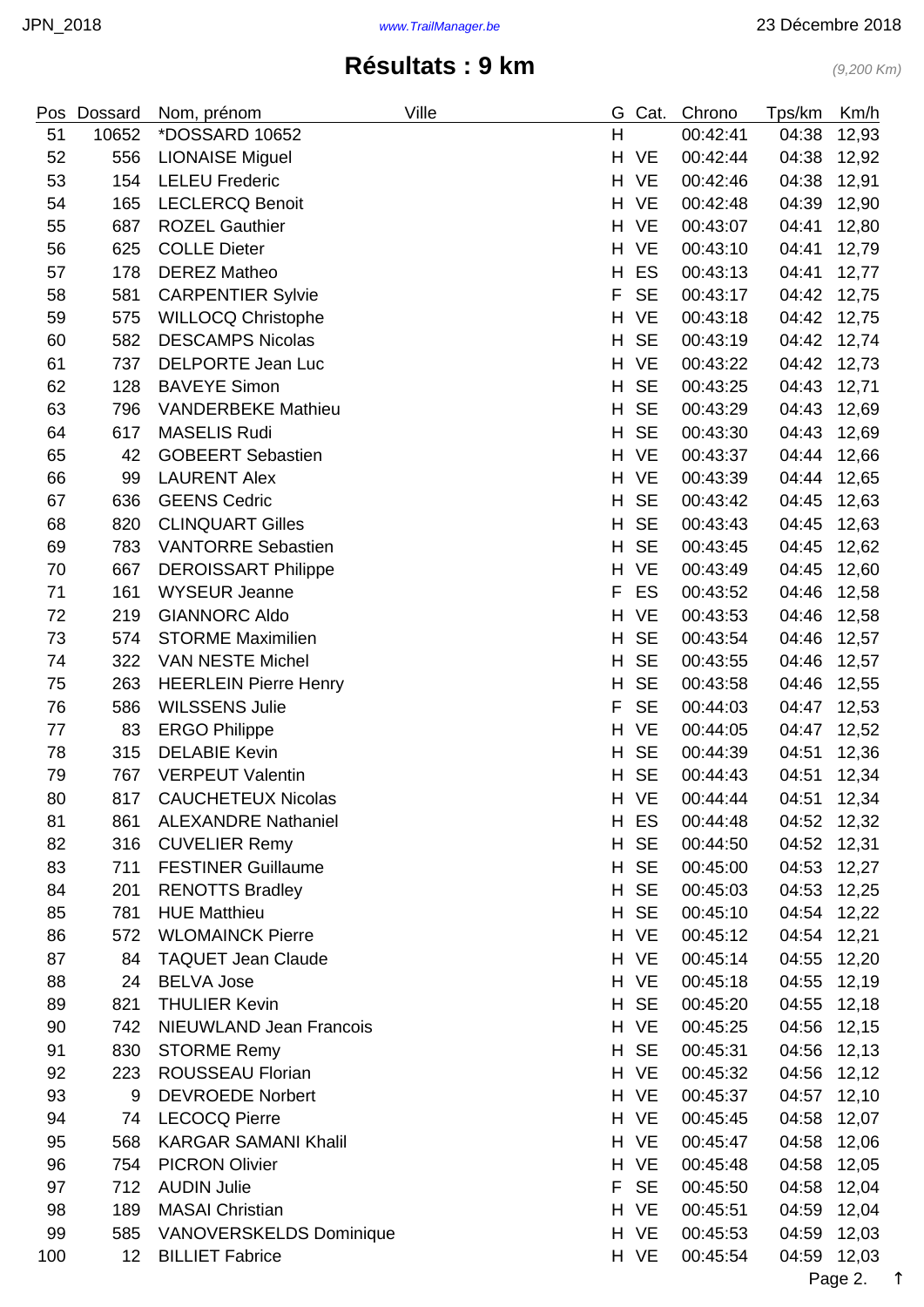| Pos | Dossard | Nom, prénom                  | Ville | G  | Cat.      | Chrono   | Tps/km | Km/h  |
|-----|---------|------------------------------|-------|----|-----------|----------|--------|-------|
| 101 | 44      | <b>DEMAUT Stephane</b>       |       | H. | <b>VE</b> | 00:45:55 | 04:59  | 12,02 |
| 102 | 191     | <b>DEBRAINE Laurent</b>      |       | H  | <b>SE</b> | 00:46:00 | 05:00  | 12,00 |
| 103 | 508     | <b>HUET Renee</b>            |       | H. | <b>VE</b> | 00:46:08 | 05:00  | 11,97 |
| 104 | 722     | <b>DESMET Gregory</b>        |       | H  | <b>VE</b> | 00:46:14 | 05:01  | 11,94 |
| 105 | 298     | <b>LESNE Benoit</b>          |       | H  | <b>VE</b> | 00:46:15 | 05:01  | 11,94 |
| 106 | 213     | <b>BUDONSKI Andy</b>         |       | H  | <b>SE</b> | 00:46:17 | 05:01  | 11,93 |
| 107 | 633     | <b>DESMETTE Loic</b>         |       | H  | <b>SE</b> | 00:46:25 | 05:02  | 11,89 |
| 108 | 554     | <b>DESMETTE Hughes</b>       |       | H  | <b>VE</b> | 00:46:26 | 05:02  | 11,89 |
| 109 | 555     | <b>DEPAUW Emmanuel</b>       |       | H  | <b>VE</b> | 00:46:30 | 05:03  | 11,87 |
| 110 | 314     | <b>DEGALLAIX Jerome</b>      |       | H  | <b>SE</b> | 00:46:31 | 05:03  | 11,87 |
| 111 | 126     | <b>MARIAGE Michel</b>        |       | H  | <b>VE</b> | 00:46:34 | 05:03  | 11,85 |
| 112 | 856     | <b>VANBELLE Mathieu</b>      |       | H  | <b>SE</b> | 00:46:34 | 05:03  | 11,85 |
| 113 | 127     | <b>DECUBBER Jacques</b>      |       | H  | <b>VE</b> | 00:46:35 | 05:03  | 11,85 |
| 114 | 616     | <b>ROOSE Laurent</b>         |       | H  | <b>VE</b> | 00:46:37 | 05:04  | 11,84 |
| 115 | 795     | <b>VERCRUYSSEN Emereic</b>   |       | H  | <b>SE</b> | 00:46:56 | 05:06  | 11,76 |
| 116 | 794     | <b>ANDRIEU Michael</b>       |       | H  | <b>VE</b> | 00:46:58 | 05:06  | 11,75 |
| 117 | 200     | <b>CHRISTIANS Xavier</b>     |       | H  | <b>VE</b> | 00:47:02 | 05:06  | 11,74 |
| 118 | 152     | <b>DELAUNNOIT Benjamin</b>   |       | H  | <b>VE</b> | 00:47:03 | 05:06  | 11,73 |
| 119 | 615     | DE SMET Philippe             |       | H  | <b>VE</b> | 00:47:09 | 05:07  | 11,71 |
| 120 | 229     | <b>DRIAM Noe</b>             |       | H  | ES        | 00:47:11 | 05:07  | 11,70 |
| 121 | 649     | LEFEBURE Jean Michel         |       | H  | <b>VE</b> | 00:47:16 | 05:08  | 11,68 |
| 122 | 868     | <b>DIETRICH Baptiste</b>     |       | H  | <b>SE</b> | 00:47:18 | 05:08  | 11,67 |
| 123 | 234     | <b>DURIEUX Michael</b>       |       | H  | <b>SE</b> | 00:47:22 | 05:08  | 11,65 |
| 124 | 138     | <b>MEURISSE Daniel</b>       |       | H  | <b>VE</b> | 00:47:32 | 05:10  | 11,61 |
| 125 | 592     | <b>VERDY Jacques</b>         |       | H. | <b>VE</b> | 00:47:34 | 05:10  | 11,60 |
| 126 | 272     | <b>LIETARD Laurent</b>       |       | H  | <b>VE</b> | 00:47:35 | 05:10  | 11,60 |
| 127 | 733     | <b>GRIMONPREZ Francois</b>   |       | H  | <b>SE</b> | 00:47:37 | 05:10  | 11,59 |
| 128 | 743     | DE GRAEVE Daphne             |       | F  | VE        | 00:47:39 | 05:10  | 11,58 |
| 129 | 640     | <b>MAHIEUX Tim</b>           |       | H  | ES        | 00:47:41 | 05:10  | 11,58 |
| 130 | 713     | <b>MARTIN Pauline</b>        |       | F  | <b>SE</b> | 00:47:41 | 05:10  | 11,58 |
| 131 | 563     | <b>SALOME Aurelie</b>        |       | F  | <b>SE</b> | 00:47:46 | 05:11  | 11,56 |
| 132 | 762     | <b>DELCAMPE Laure</b>        |       | F  | <b>SE</b> | 00:47:49 | 05:11  | 11,54 |
| 133 | 129     | <b>KOCKAERT Guillaume</b>    |       | H  | <b>SE</b> | 00:47:51 | 05:12  | 11,54 |
| 134 | 33      | <b>MAHIEU Gilles</b>         |       | H  | ES        | 00:47:52 | 05:12  | 11,53 |
| 135 | 676     | <b>VANDENPLAS Romain</b>     |       | H  | ES        | 00:48:01 | 05:13  | 11,50 |
| 136 | 540     | <b>MARCZAK Jean Francois</b> |       |    | H VE      | 00:48:03 | 05:13  | 11,49 |
| 137 | 292     | <b>PARENT Jean Francois</b>  |       | H  | <b>SE</b> | 00:48:05 | 05:13  | 11,48 |
| 138 | 623     | <b>GOBERT Jerome</b>         |       | H  | <b>SE</b> | 00:48:06 | 05:13  | 11,48 |
| 139 | 140     | <b>WATTRELO Herve</b>        |       | H  | <b>VE</b> | 00:48:07 | 05:13  | 11,47 |
| 140 | 231     | <b>DEJONGHE Sebastien</b>    |       |    | H VE      | 00:48:09 | 05:14  | 11,46 |
| 141 | 597     | <b>BECK Jacques</b>          |       |    | H VE      | 00:48:11 | 05:14  | 11,46 |
| 142 | 777     | <b>TASKIN Kenan</b>          |       | H  | <b>SE</b> | 00:48:13 | 05:14  | 11,45 |
| 143 | 516     | <b>HERNOULD Franz</b>        |       |    | H VE      | 00:48:15 | 05:14  | 11,44 |
| 144 | 147     | <b>GILLEMAN Pierre</b>       |       | H. | VE        | 00:48:17 | 05:14  | 11,43 |
| 145 | 779     | <b>LECOMTE Ludovic</b>       |       |    | H VE      | 00:48:18 | 05:15  | 11,43 |
| 146 | 780     | <b>BARDIER Helene</b>        |       | F  | <b>SE</b> | 00:48:19 | 05:15  | 11,42 |
| 147 | 296     | <b>FOURMANOIR Maxime</b>     |       | H  | <b>SE</b> | 00:48:20 | 05:15  | 11,42 |
| 148 | 255     | <b>MOULIN Jordy</b>          |       | H  | <b>SE</b> | 00:48:22 | 05:15  | 11,41 |
| 149 | 210     | <b>BONTE Charles</b>         |       | H  | <b>SE</b> | 00:48:23 | 05:15  | 11,41 |
| 150 | 258     | <b>JUCHTMANS Pierre</b>      |       |    | H VE      | 00:48:31 | 05:16  | 11,38 |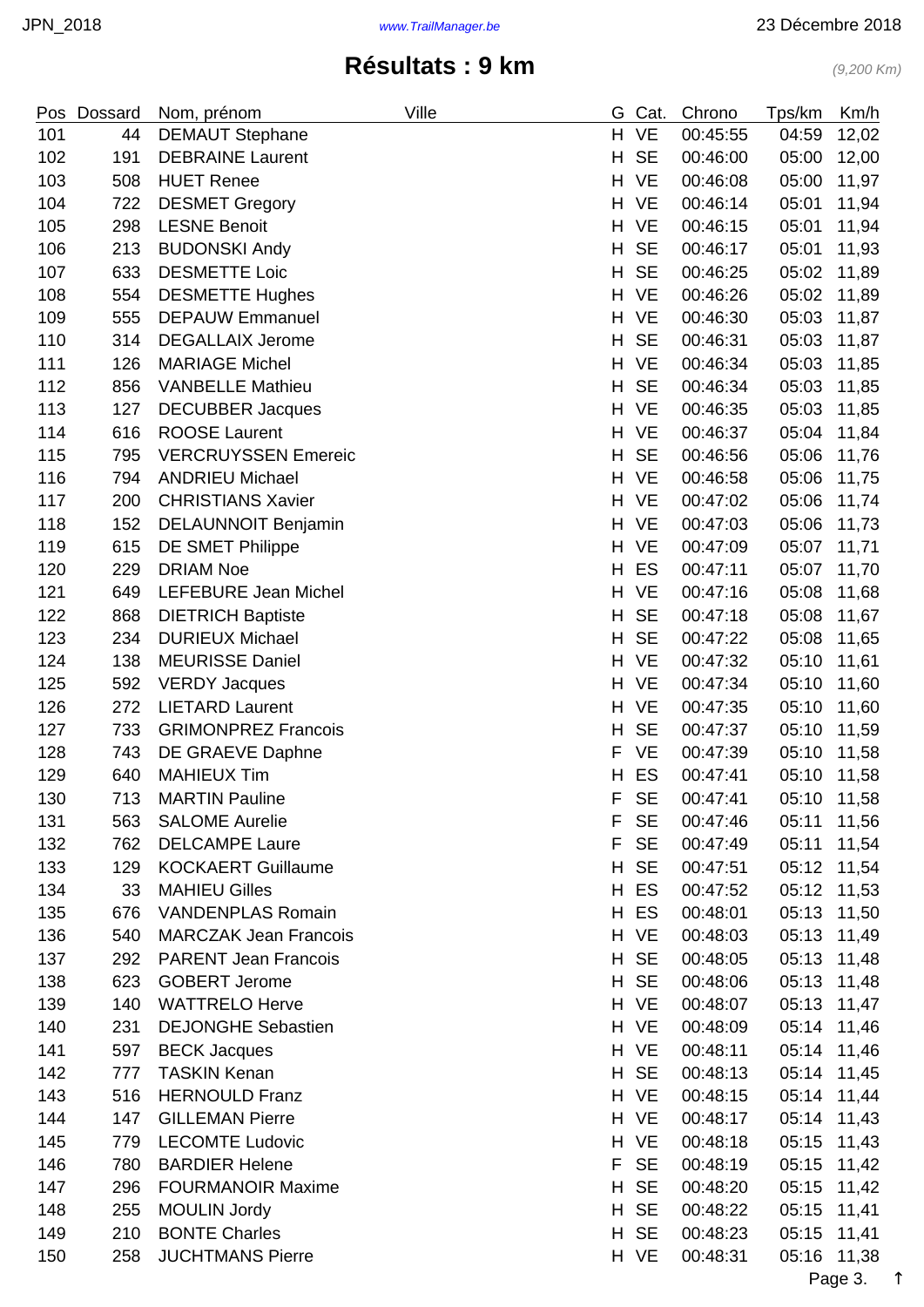| Pos | <b>Dossard</b> | Nom, prénom                  | Ville | G. | Cat.      | Chrono   | Tps/km | Km/h  |
|-----|----------------|------------------------------|-------|----|-----------|----------|--------|-------|
| 151 | 760            | <b>MAES Julie</b>            |       | F  | <b>SE</b> | 00:48:36 | 05:16  | 11,36 |
| 152 | 663            | <b>DERVAUX Jean Michel</b>   |       | H  | <b>VE</b> | 00:48:38 | 05:17  | 11,35 |
| 153 | 825            | <b>CLERX Vincent</b>         |       | H  | <b>VE</b> | 00:48:42 | 05:17  | 11,33 |
| 154 | 689            | <b>STRAGIER Nathalie</b>     |       | F  | <b>SE</b> | 00:48:46 | 05:18  | 11,32 |
| 155 | 688            | <b>BARREZ Francis</b>        |       | H  | <b>VE</b> | 00:48:47 | 05:18  | 11,32 |
| 156 | 857            | <b>DECRUYENAERE Frederic</b> |       | H  | <b>VE</b> | 00:48:49 | 05:18  | 11,31 |
| 157 | 295            | <b>VANSLEMBROUCK Hubert</b>  |       | H. | <b>VE</b> | 00:48:50 | 05:18  | 11,30 |
| 158 | 23             | <b>BROCAIL Andre</b>         |       | H. | <b>VE</b> | 00:48:52 | 05:18  | 11,30 |
| 159 | 599            | WILLOCQ Jean Luc             |       | H  | <b>VE</b> | 00:48:55 | 05:19  | 11,28 |
| 160 | 111            | <b>HOUREZ Dylan</b>          |       | H  | <b>SE</b> | 00:48:57 | 05:19  | 11,28 |
| 161 | 107            | PONCHEL Dany                 |       | H  | <b>VE</b> | 00:48:58 | 05:19  | 11,27 |
| 162 | 598            | <b>SAUVAGE Valerie</b>       |       | F  | <b>VE</b> | 00:48:59 | 05:19  | 11,27 |
| 163 | 594            | <b>DERAMAIX Jean Marie</b>   |       | H  | <b>VE</b> | 00:49:00 | 05:19  | 11,27 |
| 164 | 541            | <b>PORREYE Philippe</b>      |       | H  | <b>VE</b> | 00:49:07 | 05:20  | 11,24 |
| 165 | 532            | <b>DEWULF Steve</b>          |       | H  | <b>SE</b> | 00:49:09 | 05:20  | 11,23 |
| 166 | 319            | <b>VERCRUYSSE Amaury</b>     |       | H  | ES        | 00:49:17 | 05:21  | 11,20 |
| 167 | 172            | <b>VANDESAUDE Brian</b>      |       | H  | <b>SE</b> | 00:49:18 | 05:21  | 11,20 |
| 168 | 85             | <b>KIK Christophe</b>        |       | H  | <b>VE</b> | 00:49:19 | 05:21  | 11,19 |
| 169 | 691            | <b>DUBAR Jean Yves</b>       |       | H  | <b>SE</b> | 00:49:20 | 05:21  | 11,19 |
| 170 | 271            | DE SAINT MARTIN Alain        |       | H  | <b>SE</b> | 00:49:27 | 05:22  | 11,16 |
| 171 | 547            | <b>FROISSART David</b>       |       | H  | <b>VE</b> | 00:49:28 | 05:22  | 11,16 |
| 172 | 621            | <b>MOREAU Arnaud</b>         |       | H  | ES        | 00:49:29 | 05:22  | 11,16 |
| 173 | 698            | <b>MESTDAGH Vincent</b>      |       | H  | <b>VE</b> | 00:49:35 | 05:23  | 11,13 |
| 174 | 761            | <b>MAES Lucie</b>            |       | F  | <b>SE</b> | 00:49:37 | 05:23  | 11,13 |
| 175 | 618            | <b>FONTAINE Thierry</b>      |       | H. | <b>VE</b> | 00:49:38 | 05:23  | 11,12 |
| 176 | 75             | <b>BALAND Yohan</b>          |       | H  | <b>VE</b> | 00:49:39 | 05:23  | 11,12 |
| 177 | 690            | <b>DEBAISIEUX Serge</b>      |       | H. | <b>VE</b> | 00:49:43 | 05:24  | 11,10 |
| 178 | 155            | <b>NYSSEN Yannick</b>        |       | H. | <b>VE</b> | 00:49:47 | 05:24  | 11,09 |
| 179 | 302            | <b>BOURGI Patrick</b>        |       |    | H VE      | 00:49:50 | 05:25  | 11,08 |
| 180 | 26             | <b>BERNE Croinne</b>         |       | F  | VE        | 00:49:52 | 05:25  | 11,07 |
| 181 | 323            | <b>WERREBROUCK Blaise</b>    |       |    | H VE      | 00:49:57 | 05:25  | 11,05 |
| 182 | 755            | <b>PICRON Adrien</b>         |       | H  | <b>SE</b> | 00:50:03 | 05:26  | 11,03 |
| 183 | 25             | <b>BRACQ Claire</b>          |       | F  | <b>VE</b> | 00:50:05 | 05:26  | 11,02 |
| 184 | 222            | <b>VINCHENT Sylvie</b>       |       | F  | VE        | 00:50:11 | 05:27  | 11,00 |
| 185 | 37             | <b>LECAT Daniel</b>          |       | H  | <b>VE</b> | 00:50:14 | 05:27  | 10,99 |
| 186 | 303            | <b>DIEZ Esteban</b>          |       |    | H VE      | 00:50:16 | 05:27  | 10,98 |
| 187 | 759            | NOTTEBAERT Constance         |       | F  | <b>SE</b> | 00:50:28 | 05:29  | 10,94 |
| 188 | 163            | <b>MESSIAN Emeline</b>       |       | F  | ES        | 00:50:30 | 05:29  | 10,93 |
| 189 | 771            | <b>RYCKEBOSCH Ludwig</b>     |       | H  | VE        | 00:50:32 | 05:29  | 10,92 |
| 190 | 71             | <b>DUMONT Claude</b>         |       | H. | VE        | 00:50:34 | 05:29  | 10,92 |
| 191 | 784            | <b>DECUBBER Thomas</b>       |       | H  | <b>SE</b> | 00:50:37 | 05:30  | 10,91 |
| 192 | 293            | <b>BREYNE Geoffrey</b>       |       | H  | <b>VE</b> | 00:50:40 | 05:30  | 10,89 |
| 193 | 693            | <b>DECONNINCK Jeremy</b>     |       | H  | <b>SE</b> | 00:50:43 | 05:30  | 10,88 |
| 194 | 235            | <b>LAHAISE Olivier</b>       |       | H  | VE        | 00:50:53 | 05:31  | 10,85 |
| 195 | 593            | <b>LELEUX Christophe</b>     |       | H. | <b>SE</b> | 00:50:55 | 05:32  | 10,84 |
| 196 | 650            | <b>VERDEBOUT Jean Michel</b> |       | H. | <b>VE</b> | 00:50:56 | 05:32  | 10,84 |
| 197 | 559            | <b>VERHECKEN Pascal</b>      |       |    | H VE      | 00:50:57 | 05:32  | 10,83 |
| 198 | 190            | <b>RAMU Annick</b>           |       | F  | <b>VE</b> | 00:50:59 | 05:32  | 10,83 |
| 199 | 131            | <b>DESLEE Eric</b>           |       |    | H VE      | 00:51:01 | 05:32  | 10,82 |
| 200 | 72             | <b>VASSEUR Colette</b>       |       |    | F VE      | 00:51:05 | 05:33  | 10,81 |

Page 4. [↑](#page-0-0)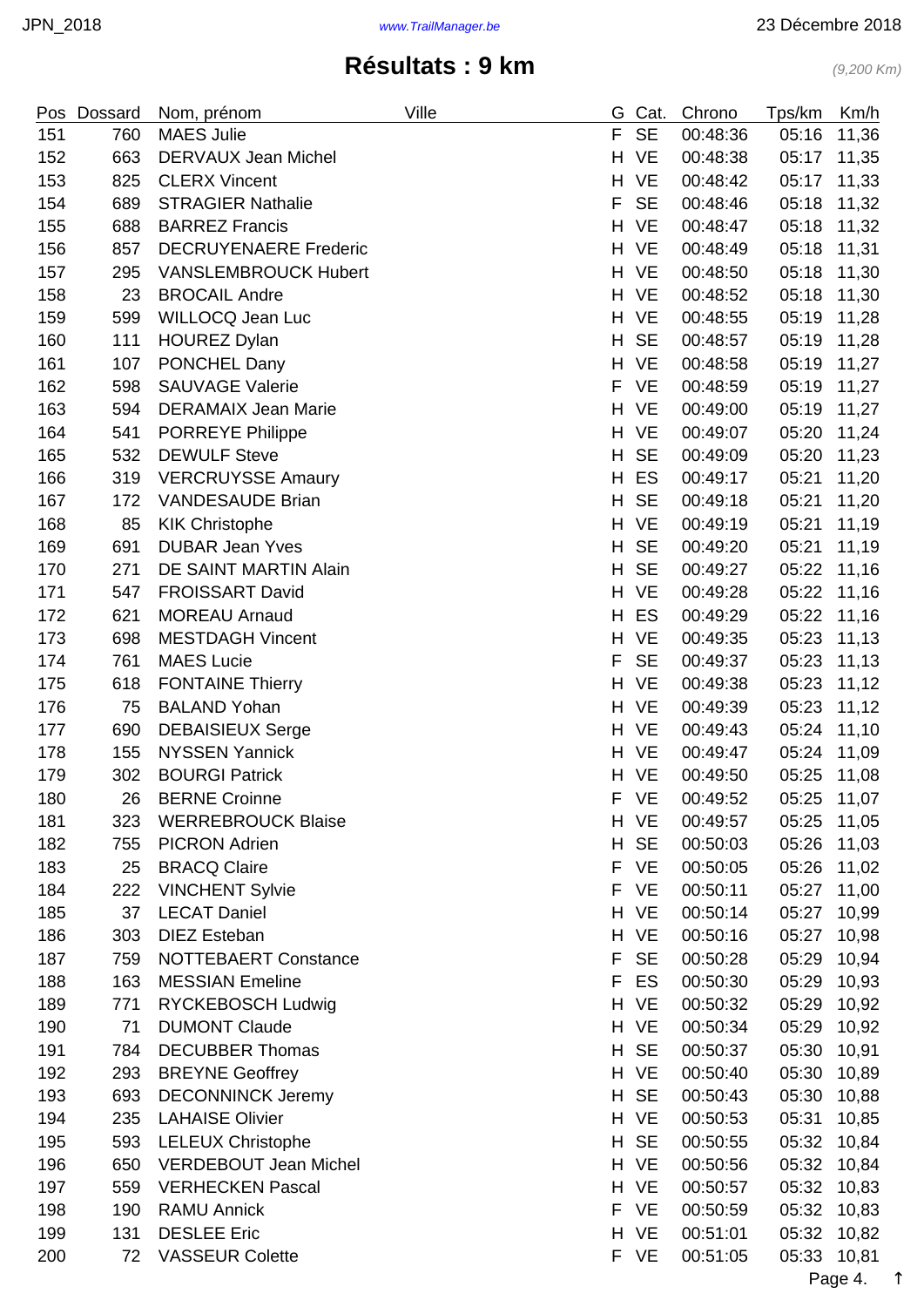| Pos | Dossard | Nom, prénom                 | Ville | G. | Cat.      | Chrono   | Tps/km      | Km/h  |
|-----|---------|-----------------------------|-------|----|-----------|----------|-------------|-------|
| 201 | 28      | <b>DEGRANDE Christophe</b>  |       | H. | <b>VE</b> | 00:51:09 | 05:33       | 10,79 |
| 202 | 116     | <b>MOULIN Eddy</b>          |       | H. | <b>VE</b> | 00:51:10 | 05:33       | 10,79 |
| 203 | 591     | <b>MAHIEU Eddy</b>          |       | H. | <b>VE</b> | 00:51:11 | 05:33       | 10,78 |
| 204 | 678     | <b>MELSENS Frederic</b>     |       | Н. | <b>VE</b> | 00:51:23 | 05:35       | 10,74 |
| 205 | 515     | <b>GUERIERI Veronique</b>   |       | H  | <b>SE</b> | 00:51:24 | 05:35       | 10,74 |
| 206 | 148     | <b>LOOF David</b>           |       | H. | <b>VE</b> | 00:51:32 | 05:36       | 10,71 |
| 207 | 103     | <b>ODENT Stephane</b>       |       | H  | <b>VE</b> | 00:51:36 | 05:36       | 10,70 |
| 208 | 104     | <b>HOEDT Natacha</b>        |       | F  | <b>VE</b> | 00:51:38 | 05:36       | 10,69 |
| 209 | 867     | <b>DUBOIS Jeremy</b>        |       | H  | <b>SE</b> | 00:51:46 | 05:37       | 10,66 |
| 210 | 871     | <b>CUVELIER Joachim</b>     |       | H  | <b>SE</b> | 00:51:47 | 05:37       | 10,66 |
| 211 | 632     | <b>DEBOEVER Francis</b>     |       | H  | <b>VE</b> | 00:51:48 | 05:37       | 10,66 |
| 212 | 187     | <b>PLANCQ Amelia</b>        |       | F  | <b>SE</b> | 00:51:50 | 05:38       | 10,65 |
| 213 | 558     | FERNANDES Joaquim           |       | H  | <b>VE</b> | 00:51:53 | 05:38       | 10,64 |
| 214 | 552     | <b>RYCKEBUSH Christophe</b> |       | H. | <b>VE</b> | 00:51:54 | 05:38       | 10,64 |
| 215 | 118     | <b>VENEL Daniel</b>         |       | H. | <b>VE</b> | 00:51:56 | 05:38       | 10,63 |
| 216 | 112     | <b>MAHIEU David</b>         |       | H. | <b>VE</b> | 00:52:14 | 05:40       | 10,57 |
| 217 | 108     | <b>BROUILLARD Dominique</b> |       | H. | <b>VE</b> | 00:52:16 | 05:40       | 10,56 |
| 218 | 703     | <b>HURIAU Cedric</b>        |       | H  | <b>VE</b> | 00:52:20 | 05:41       | 10,55 |
| 219 | 549     | <b>STEVENS Gauthier</b>     |       | H  | <b>SE</b> | 00:52:26 | 05:41       | 10,53 |
| 220 | 670     | <b>ROCHEZ Sebastien</b>     |       | H  | <b>VE</b> | 00:52:31 | 05:42       | 10,51 |
| 221 | 587     | <b>ALLARD Thierry</b>       |       |    | H VE      | 00:52:33 | 05:42       | 10,50 |
| 222 | 705     | <b>BORIGHEM Didier</b>      |       | H  | <b>VE</b> | 00:52:34 | 05:42       | 10,50 |
| 223 | 69      | <b>GOSSIAU Patrick</b>      |       | H. | <b>VE</b> | 00:52:35 | 05:42       | 10,50 |
| 224 | 811     | <b>BONTE Laurence</b>       |       | F  | <b>VE</b> | 00:52:36 | 05:43       | 10,49 |
| 225 | 890     | <b>BOITEAUX Elodie</b>      |       | F  | <b>SE</b> | 00:52:41 | 05:43       | 10,48 |
| 226 | 576     | <b>GHILGEMYN Sandrine</b>   |       | F  | <b>VE</b> | 00:52:43 | 05:43       | 10,47 |
| 227 | 655     | <b>BARELA Camille</b>       |       | F  | ES        | 00:52:50 | 05:44       | 10,45 |
| 228 | 756     | <b>LEROY Bernard</b>        |       | H. | <b>VE</b> | 00:52:52 | 05:44       | 10,44 |
| 229 | 160     | <b>HOVINE Constantin</b>    |       | H. | <b>VE</b> | 00:52:53 | 05:44 10,44 |       |
| 230 | 247     | <b>POLLET Gregoire</b>      |       | H  | <b>VE</b> | 00:52:54 | 05:45       | 10,43 |
| 231 | 893     | <b>HENNEBERT Marie</b>      |       | F  | <b>VE</b> | 00:52:57 | 05:45       | 10,42 |
| 232 | 22      | <b>DERMAUT Luc</b>          |       | H. | <b>SE</b> | 00:53:11 | 05:46       | 10,38 |
| 233 | 812     | <b>BONTE Berengere</b>      |       | F  | <b>VE</b> | 00:53:12 | 05:46       | 10,38 |
| 234 | 882     | <b>DEBUCHY Julien</b>       |       | H  | <b>SE</b> | 00:53:21 | 05:47       | 10,35 |
| 235 | 879     | <b>BOUKO Valeri</b>         |       | F  | <b>SE</b> | 00:53:23 | 05:48       | 10,34 |
| 236 | 256     | <b>DELCAMPE Jennifer</b>    |       | H  | <b>SE</b> | 00:53:24 | 05:48       | 10,34 |
| 237 | 59      | <b>JANSSEN Lidia</b>        |       | F  | <b>SE</b> | 00:53:24 | 05:48       | 10,34 |
| 238 | 60      | <b>PIERAERT Guy</b>         |       | H. | <b>VE</b> | 00:53:25 | 05:48       | 10,33 |
| 239 | 80      | <b>COUDYZER Michel</b>      |       | H. | <b>VE</b> | 00:53:26 | 05:48       | 10,33 |
| 240 | 826     | <b>DESPREZ Mattheo</b>      |       | H. | ES        | 00:53:32 | 05:49       | 10,31 |
| 241 | 881     | <b>DORCHY Cedric</b>        |       |    | H VE      | 00:53:33 | 05:49       | 10,31 |
| 242 | 193     | <b>GEERTS Jennifere</b>     |       | F  | <b>SE</b> | 00:53:37 | 05:49       | 10,30 |
| 243 | 250     | <b>GILBART Xavier</b>       |       | H  | <b>SE</b> | 00:53:38 | 05:49       | 10,29 |
| 244 | 248     | <b>MOUGIN Julien</b>        |       | H  | <b>SE</b> | 00:53:40 | 05:50       | 10,29 |
| 245 | 192     | <b>MASSELIS Frederic</b>    |       |    | H SE      | 00:53:42 | 05:50       | 10,28 |
|     |         |                             |       |    |           |          |             |       |
| 246 | 620     | <b>MOREAU Claude</b>        |       | H. | <b>VE</b> | 00:53:48 | 05:50       | 10,26 |
| 247 | 702     | <b>THIEBAUT Ashley</b>      |       | H  | <b>SE</b> | 00:53:50 | 05:51       | 10,25 |
| 248 | 186     | <b>HOUZE Isabelle</b>       |       | F  | <b>VE</b> | 00:53:52 | 05:51       | 10,25 |
| 249 | 58      | <b>DHAEYER Etienne</b>      |       |    | H VE      | 00:53:55 | 05:51       | 10,24 |
| 250 | 130     | <b>MICHEL Jacques</b>       |       |    | H VE      | 00:53:58 | 05:51       | 10,23 |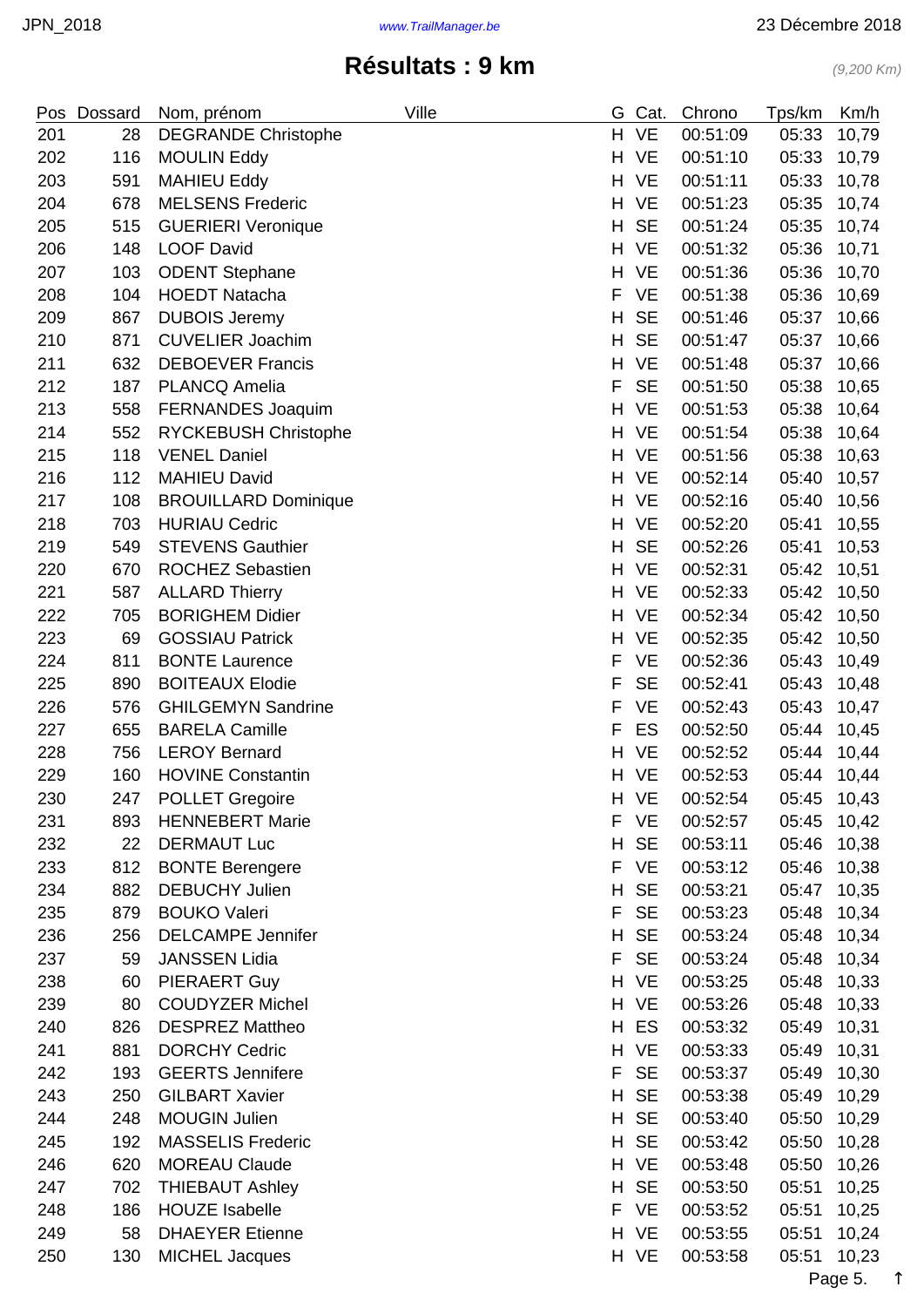|     | Pos Dossard | Nom, prénom                 | Ville | G  | Cat.      | Chrono   | Tps/km | Km/h   |
|-----|-------------|-----------------------------|-------|----|-----------|----------|--------|--------|
| 251 | 584         | <b>TERRASSEE Jocelyne</b>   |       | F. | <b>VE</b> | 00:53:58 | 05:51  | 10,23  |
| 252 | 113         | <b>RENARD Jordan</b>        |       | H  | <b>SE</b> | 00:54:00 | 05:52  | 10,22  |
| 253 | 17          | DE RO Fabien                |       | H  | <b>SE</b> | 00:54:01 | 05:52  | 10,22  |
| 254 | 674         | <b>GEERS Jerome</b>         |       | H  | <b>SE</b> | 00:54:04 | 05:52  | 10,21  |
| 255 | 150         | <b>HOLLART Christophe</b>   |       | H  | <b>VE</b> | 00:54:05 | 05:52  | 10,21  |
| 256 | 539         | <b>DEWITTE Davina</b>       |       | F  | <b>SE</b> | 00:54:07 | 05:52  | 10,20  |
| 257 | 538         | <b>SOLBREUX Veronique</b>   |       | F  | <b>VE</b> | 00:54:08 | 05:53  | 10,20  |
| 258 | 276         | <b>MEURIST Joel</b>         |       | H. | <b>VE</b> | 00:54:16 | 05:53  | 10,17  |
| 259 | 281         | <b>VERMEERSCH Olivier</b>   |       | Н  | <b>SE</b> | 00:54:20 | 05:54  | 10,16  |
| 260 | 321         | <b>SAFY Yves</b>            |       | H  | <b>VE</b> | 00:54:22 | 05:54  | 10,15  |
| 261 | 63          | <b>BRUNEAU Sylvain</b>      |       | H  | <b>SE</b> | 00:54:25 | 05:54  | 10,14  |
| 262 | 64          | <b>DUBOIS Manu</b>          |       |    | H VE      | 00:54:28 | 05:55  | 10, 13 |
| 263 | 205         | <b>VANDEPUTTE Willy</b>     |       | H  | VE        | 00:54:29 | 05:55  | 10, 13 |
| 264 | 53          | <b>DIERYCK Pascal</b>       |       | H. | <b>VE</b> | 00:54:30 | 05:55  | 10, 13 |
| 265 | 631         | <b>DEBOEVER Guillaume</b>   |       | H  | <b>SE</b> | 00:54:32 | 05:55  | 10,12  |
| 266 | 842         | <b>BRABANT Nicolas</b>      |       | H  | <b>SE</b> | 00:54:34 | 05:55  | 10,12  |
| 267 | 843         | <b>BRABANT Hugo</b>         |       | H  | ES        | 00:54:36 | 05:56  | 10,11  |
| 268 | 753         | <b>PICARD Caroline</b>      |       | F  | <b>VE</b> | 00:54:38 | 05:56  | 10, 10 |
| 269 | 218         | <b>VANAERDE Charlotte</b>   |       | F  | <b>SE</b> | 00:54:39 | 05:56  | 10, 10 |
| 270 | 896         | <b>MASSCHELEIN Patricia</b> |       | F  | <b>VE</b> | 00:54:41 | 05:56  | 10,09  |
| 271 | 596         | <b>LECLERCQ Louis</b>       |       | H  | <b>SE</b> | 00:54:42 | 05:56  | 10,09  |
| 272 | 73          | <b>DELCOIGNE Pierre</b>     |       | Н  | <b>VE</b> | 00:54:43 | 05:56  | 10,09  |
| 273 | 294         | <b>PORCU Clara</b>          |       | F  | <b>VE</b> | 00:54:49 | 05:57  | 10,07  |
| 274 | 600         | <b>HUAIN Cyrille</b>        |       | H  | <b>SE</b> | 00:54:50 | 05:57  | 10,07  |
| 275 | 681         | <b>TRUANT Philippe</b>      |       | H  | <b>SE</b> | 00:54:59 | 05:58  | 10,04  |
| 276 | 240         | <b>BOURSIER Thibaut</b>     |       | H  | <b>SE</b> | 00:55:04 | 05:59  | 10,02  |
| 277 | 651         | <b>DENEYER Roseline</b>     |       | F  | <b>SE</b> | 00:55:14 | 06:00  | 9,99   |
| 278 | 287         | <b>DELHAYE Aurelie</b>      |       | F  | <b>SE</b> | 00:55:19 | 06:00  | 9,98   |
| 279 | 837         | <b>SOURDEMENT Frederic</b>  |       | H. | <b>VE</b> | 00:55:20 | 06:00  | 9,98   |
| 280 | 838         | <b>AMORSON David</b>        |       | Н. | <b>SE</b> | 00:55:21 | 06:00  | 9,97   |
| 281 | 766         | <b>DEVAERE Marine</b>       |       | F. | <b>SE</b> | 00:55:22 | 06:01  | 9,97   |
| 282 | 517         | <b>MOREAU Rita</b>          |       |    | H VE      | 00:55:26 | 06:01  | 9,96   |
| 283 | 535         | DAYE Jean Robert            |       | H. | VE        | 00:55:28 | 06:01  | 9,95   |
| 284 | 105         | <b>ELOI Henry</b>           |       | H. | ES        | 00:55:29 | 06:01  | 9,95   |
| 285 | 70          | <b>DUMONT Arianne</b>       |       | F  | VE        | 00:55:31 | 06:02  | 9,94   |
| 286 | 11          | <b>CABY Bernard</b>         |       |    | H VE      | 00:55:32 | 06:02  | 9,94   |
| 287 | 253         | <b>JOYE Cyrielle</b>        |       | F  | ES        | 00:55:34 | 06:02  | 9,93   |
| 288 | 885         | <b>MULNARD Damien</b>       |       | H  | <b>SE</b> | 00:55:40 | 06:03  | 9,92   |
| 289 | 686         | <b>LMAANT Anne Sophie</b>   |       | F  | <b>SE</b> | 00:55:41 | 06:03  | 9,91   |
| 290 | 710         | <b>PLATTEUW Tania</b>       |       | F  | VE        | 00:55:42 | 06:03  | 9,91   |
| 291 | 32          | <b>NEERDAELS Guido</b>      |       | H. | VE        | 00:55:46 | 06:03  | 9,90   |
| 292 | 7140        | *DOSSARD 7140               |       | Н  |           | 00:55:47 | 06:03  | 9,90   |
| 293 | 624         | <b>GRELL Georg</b>          |       |    | H VE      | 00:55:48 | 06:03  | 9,89   |
| 294 | 198         | DE MEESTER Germain          |       | H. | VE        | 00:55:50 | 06:04  | 9,89   |
| 295 | 858         | D'HALLUWEYN David           |       |    | H VE      | 00:55:51 | 06:04  | 9,88   |
| 296 | 65          | <b>MALFAIT Ingrid</b>       |       | F. | <b>VE</b> | 00:55:52 | 06:04  | 9,88   |
| 297 | 814         | <b>NOPPE Louis</b>          |       | H  | <b>SE</b> | 00:55:55 | 06:04  | 9,87   |
| 298 | 815         | D HEYGERE Maia              |       | F  | ES        | 00:55:58 | 06:05  | 9,86   |
| 299 | 699         | <b>FERVAILLE Fabienne</b>   |       | F  | VE        | 00:55:59 | 06:05  | 9,86   |
| 300 | 700         | <b>LEMOINE Christelle</b>   |       | F. | <b>VE</b> | 00:56:00 | 06:05  | 9,86   |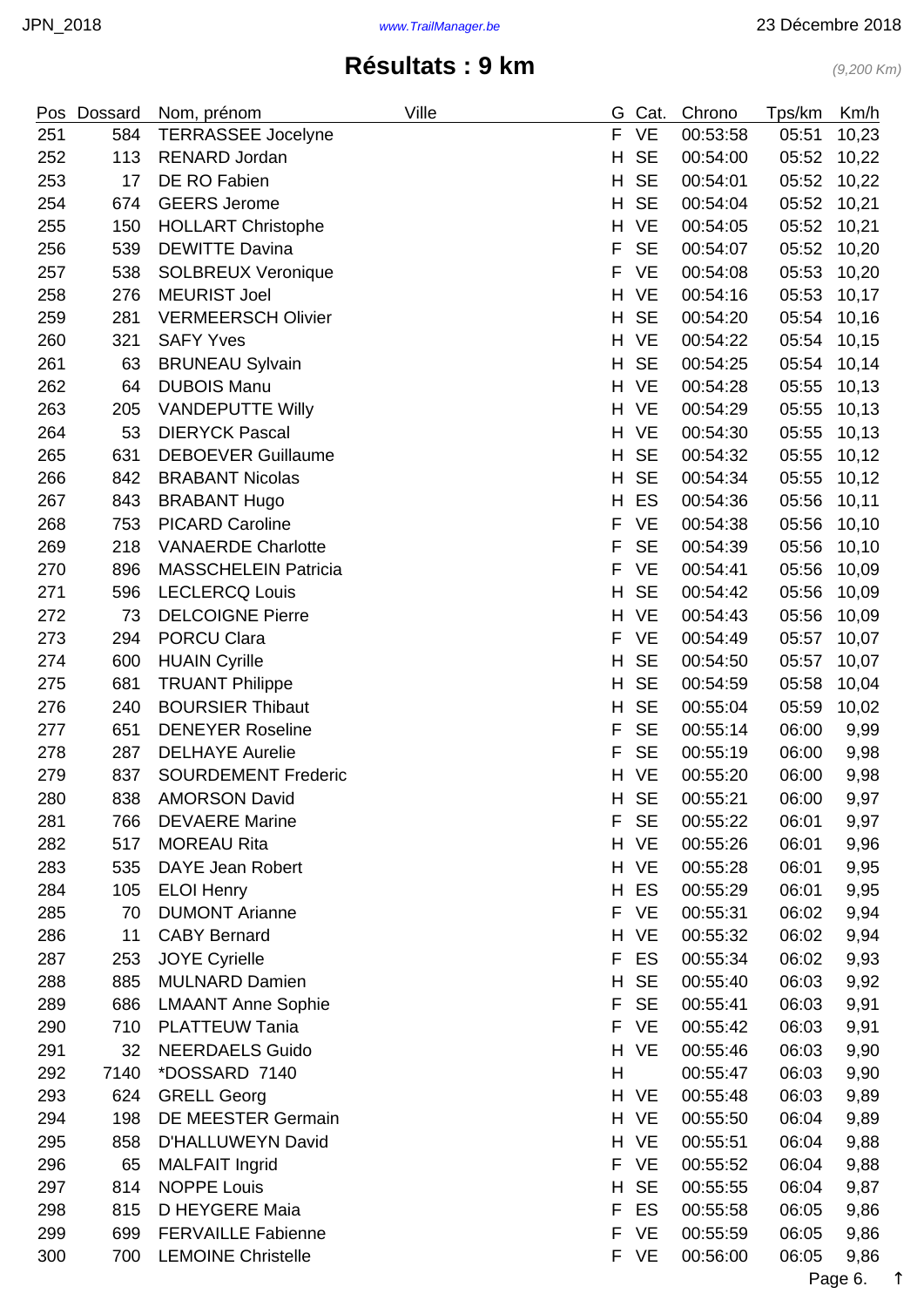|     | Pos Dossard | Nom, prénom                     | Ville | G  | Cat.      | Chrono   | Tps/km | Km/h |
|-----|-------------|---------------------------------|-------|----|-----------|----------|--------|------|
| 301 | 531         | DASSONVILLE Xavier              |       | H. | <b>VE</b> | 00:56:04 | 06:05  | 9,85 |
| 302 | 123         | <b>VANDENBULCKE Frnacis</b>     |       | H. | <b>VE</b> | 00:56:06 | 06:05  | 9,84 |
| 303 | 863         | <b>SCHOONOOGHE Erwin</b>        |       | H. | <b>VE</b> | 00:56:09 | 06:06  | 9,83 |
| 304 | 122         | <b>VANHOUTTE Geoffrey</b>       |       | H. | <b>SE</b> | 00:56:09 | 06:06  | 9,83 |
| 305 | 124         | <b>VANDENBULCKE Melanie</b>     |       | F  | <b>SE</b> | 00:56:10 | 06:06  | 9,83 |
| 306 | 125         | <b>THULIER Matteo</b>           |       | H  | ES        | 00:56:11 | 06:06  | 9,82 |
| 307 | 823         | VAN DE WALLE Wesley             |       | H  | <b>SE</b> | 00:56:13 | 06:06  | 9,82 |
| 308 | 822         | <b>WETZIL GOU Isabelle</b>      |       | F  | <b>SE</b> | 00:56:18 | 06:07  | 9,80 |
| 309 | 15          | <b>DUMALIN Fallon</b>           |       | F  | <b>SE</b> | 00:56:19 | 06:07  | 9,80 |
| 310 | 551         | <b>FRIQUE Marie Anne</b>        |       | F  | <b>VE</b> | 00:56:32 | 06:08  | 9,76 |
| 311 | 280         | <b>LECONTE Christophe</b>       |       | H  | <b>VE</b> | 00:56:37 | 06:09  | 9,75 |
| 312 | 841         | <b>BEGUE Jean Francois</b>      |       | H  | VE        | 00:56:39 | 06:09  | 9,74 |
| 313 | 135         | <b>FRONTAINE Luc</b>            |       | H. | <b>VE</b> | 00:56:40 | 06:09  | 9,74 |
| 314 | 306         | <b>NOIRET Jimmy</b>             |       | H  | <b>SE</b> | 00:56:50 | 06:10  | 9,71 |
| 315 | 305         | <b>DRUUN Gilles</b>             |       | H. | VE        | 00:56:52 | 06:10  | 9,71 |
| 316 | 641         | <b>DJIDEL Soraya</b>            |       | F  | <b>VE</b> | 00:56:58 | 06:11  | 9,69 |
| 317 | 643         | <b>COLPAERT Thierry</b>         |       |    | H VE      | 00:56:59 | 06:11  | 9,69 |
| 318 | 29          | <b>STEVENS Nathalie</b>         |       | F  | <b>VE</b> | 00:57:17 | 06:13  | 9,64 |
| 319 | 628         | <b>COUSSE Christophe</b>        |       | H  | VE        | 00:57:21 | 06:14  | 9,63 |
| 320 | 602         | <b>DELONVILLE Daniel</b>        |       | H  | <b>VE</b> | 00:57:22 | 06:14  | 9,62 |
| 321 | 648         | <b>VANDERSCHUEREN Quentin</b>   |       | H. | ES        | 00:57:24 | 06:14  | 9,62 |
| 322 | 647         | <b>DHENNIN Margot</b>           |       | F  | <b>SE</b> | 00:57:25 | 06:14  | 9,61 |
| 323 | 577         | <b>SALOME Michel</b>            |       | H  | <b>VE</b> | 00:57:26 | 06:14  | 9,61 |
| 324 | 244         | <b>LEROY Audrey</b>             |       | F  | <b>SE</b> | 00:57:50 | 06:17  | 9,54 |
| 325 | 853         | <b>LEROY Aude</b>               |       | F  | <b>VE</b> | 00:57:53 | 06:17  | 9,54 |
| 326 | 878         | <b>DECALUWE Geoffrey</b>        |       | H  | <b>SE</b> | 00:57:54 | 06:17  | 9,53 |
| 327 | 877         | <b>HUYGHE Geoffrey</b>          |       | H  | <b>SE</b> | 00:57:57 | 06:17  | 9,53 |
| 328 | 701         | <b>LEMAIRE Vanessa</b>          |       | F  | <b>SE</b> | 00:58:00 | 06:18  | 9,52 |
| 329 | 706         | <b>LELEU Caroline</b>           |       | F  | <b>SE</b> | 00:58:02 | 06:18  | 9,51 |
| 330 | 778         | <b>DELCROIX Luc</b>             |       |    | H VE      | 00:58:03 | 06:18  | 9,51 |
| 331 | 92          | <b>RENARD Pascal</b>            |       |    | H VE      | 00:58:06 | 06:18  | 9,50 |
| 332 | 634         | <b>HELIN Veronique</b>          |       |    | F VE      | 00:58:16 | 06:20  | 9,47 |
| 333 | 265         | <b>LEMAIRE Eddy</b>             |       | H. | <b>VE</b> | 00:58:22 | 06:20  | 9,46 |
| 334 | 264         | <b>LEMAIRE Edith</b>            |       | F  | <b>SE</b> | 00:58:23 | 06:20  | 9,45 |
| 335 | 257         | <b>THAON Michelle</b>           |       | F  | <b>VE</b> | 00:58:25 | 06:20  | 9,45 |
| 336 | 260         | <b>WAELES Anne Sophie</b>       |       | F  | <b>VE</b> | 00:58:26 | 06:21  | 9,45 |
| 337 | 560         | <b>DUPRET Didier</b>            |       | H. | <b>VE</b> | 00:58:28 | 06:21  | 9,44 |
| 338 | 714         | <b>MOULIN Anne</b>              |       | F  | <b>VE</b> | 00:58:32 | 06:21  | 9,43 |
| 339 | 772         | <b>HAMDOUN Laura</b>            |       | F  | <b>SE</b> | 00:58:33 | 06:21  | 9,43 |
| 340 | 243         | <b>EVRARD Caroline</b>          |       | F  | <b>SE</b> | 00:58:37 | 06:22  | 9,42 |
| 341 | 782         | <b>HUE Sophie</b>               |       | F  | <b>SE</b> | 00:58:45 | 06:23  | 9,40 |
| 342 | 876         | <b>SCOLAS Benedicte</b>         |       | F  | <b>SE</b> | 00:58:49 | 06:23  | 9,39 |
| 343 | 875         | <b>VANDENBROUCKE Anne Laure</b> |       | H  | <b>SE</b> | 00:58:51 | 06:23  | 9,38 |
| 344 | 290         | <b>CAPELLE Sebastien</b>        |       | H  | <b>SE</b> | 00:58:53 | 06:24  | 9,37 |
| 345 | 590         | <b>PLANCHON Emma</b>            |       | F  | ES        | 00:58:55 | 06:24  | 9,37 |
| 346 | 308         | <b>ROBBEN Guy</b>               |       | H  | <b>SE</b> | 00:59:11 | 06:25  | 9,33 |
| 347 | 887         | <b>STEVENS Laurent</b>          |       |    | H VE      | 00:59:13 | 06:26  | 9,32 |
| 348 | 181         | <b>BOHEMS Andre</b>             |       | H. | VE        | 00:59:14 | 06:26  | 9,32 |
| 349 | 136         | <b>CARTON Nicolas</b>           |       | H. | <b>SE</b> | 00:59:18 | 06:26  | 9,31 |
| 350 | 157         | <b>STALENS Anne Sophie</b>      |       |    | F SE      | 00:59:20 | 06:26  | 9,30 |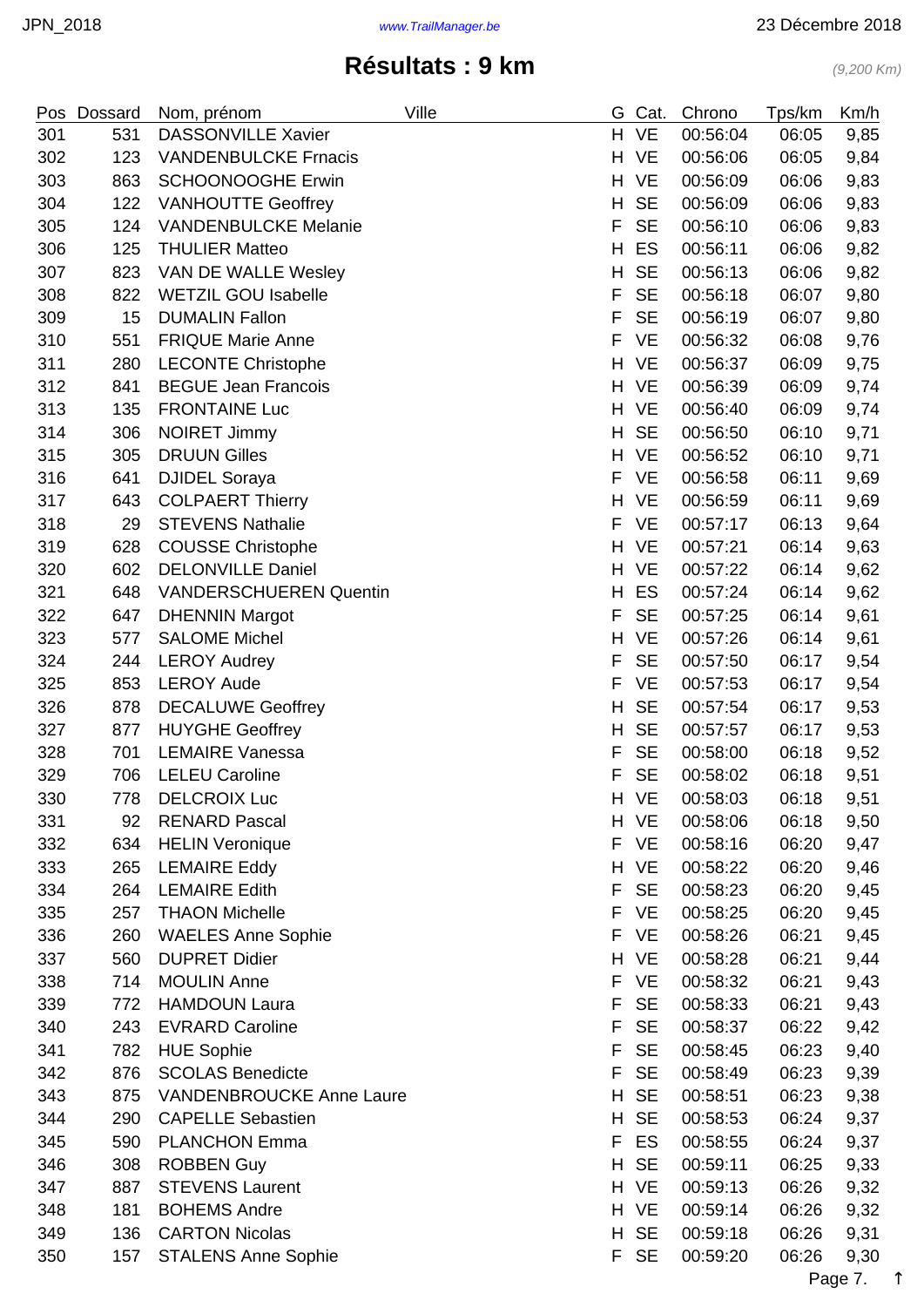| Pos | Dossard | Nom, prénom                 | Ville | G. | Cat.      | Chrono   | Tps/km | Km/h |
|-----|---------|-----------------------------|-------|----|-----------|----------|--------|------|
| 351 | 656     | <b>BARELA Geoffray</b>      |       | H  | <b>SE</b> | 00:59:23 | 06:27  | 9,30 |
| 352 | 889     | <b>DEVENYNS Cecile</b>      |       | F  | <b>SE</b> | 00:59:26 | 06:27  | 9,29 |
| 353 | 715     | <b>BRAQUENIER Jacques</b>   |       | H  | <b>VE</b> | 00:59:27 | 06:27  | 9,29 |
| 354 | 718     | <b>GAVAGNACH Francoise</b>  |       | F  | <b>VE</b> | 00:59:38 | 06:28  | 9,26 |
| 355 | 566     | <b>FUNDUK Stephanie</b>     |       | F  | <b>VE</b> | 00:59:49 | 06:30  | 9,23 |
| 356 | 692     | <b>GLORIEUX Thierry</b>     |       | H  | <b>VE</b> | 00:59:55 | 06:30  | 9,21 |
| 357 | 173     | <b>LEERSNYDER Joel</b>      |       | H  | <b>VE</b> | 00:59:57 | 06:30  | 9,21 |
| 358 | 785     | <b>LAGACHE Bruno</b>        |       | H  | <b>SE</b> | 01:00:06 | 06:31  | 9,18 |
| 359 | 197     | <b>TERESINSKI Bernard</b>   |       | H  | <b>VE</b> | 01:00:09 | 06:32  | 9,18 |
| 360 | 836     | <b>ZANATTA Florian</b>      |       | H  | <b>SE</b> | 01:00:13 | 06:32  | 9,17 |
| 361 | 40      | <b>FRANCOIS Jose</b>        |       | H  | <b>VE</b> | 01:00:21 | 06:33  | 9,15 |
| 362 | 612     | <b>MOULIN Jean Pierre</b>   |       | H. | <b>VE</b> | 01:00:22 | 06:33  | 9,14 |
| 363 | 569     | <b>BALCAE Emilie</b>        |       | F  | <b>SE</b> | 01:00:24 | 06:33  | 9,14 |
| 364 | 261     | <b>DERUYAVERE Jerome</b>    |       | H  | <b>VE</b> | 01:00:34 | 06:35  | 9,11 |
| 365 | 533     | <b>WAELS Robert</b>         |       | H. | <b>VE</b> | 01:00:36 | 06:35  | 9,11 |
| 366 | 747     | <b>SENELLE Paul Valery</b>  |       | H  | <b>VE</b> | 01:00:38 | 06:35  | 9,10 |
| 367 | 746     | <b>RICHOUX Benedicte</b>    |       | F  | <b>VE</b> | 01:00:40 | 06:35  | 9,10 |
| 368 | 3       | <b>UYLEMBROUCK Serge</b>    |       | Н  | <b>VE</b> | 01:00:45 | 06:36  | 9,09 |
| 369 | 262     | <b>DELGUSTE Julie</b>       |       | F  | <b>SE</b> | 01:00:48 | 06:36  | 9,08 |
| 370 | 839     | <b>DEPELCHIN Isabelle</b>   |       | F  | <b>VE</b> | 01:01:00 | 06:37  | 9,05 |
| 371 | 685     | <b>BETERMIEZ Maguy</b>      |       | F  | <b>VE</b> | 01:01:09 | 06:38  | 9,03 |
| 372 | 95      | <b>CANNOOT Andre</b>        |       | H  | <b>VE</b> | 01:01:11 | 06:39  | 9,02 |
| 373 | 230     | <b>THIMUS Baudouin</b>      |       | H  | <b>VE</b> | 01:01:22 | 06:40  | 9,00 |
| 374 | 716     | <b>GAVAGNACH Clotilde</b>   |       | F  | <b>SE</b> | 01:01:27 | 06:40  | 8,98 |
| 375 | 717     | <b>GAVAGNACH Gorges</b>     |       | H  | <b>VE</b> | 01:01:29 | 06:40  | 8,98 |
| 376 | 606     | DE BECKER Kathy             |       | F  | <b>SE</b> | 01:01:31 | 06:41  | 8,97 |
| 377 | 608     | <b>CLEMENT Nathalie</b>     |       | F  | <b>VE</b> | 01:01:32 | 06:41  | 8,97 |
| 378 | 607     | <b>GOREZ Isabelle</b>       |       | F  | <b>VE</b> | 01:01:34 | 06:41  | 8,97 |
| 379 | 809     | <b>CAPELLE Pascal</b>       |       | H. | <b>VE</b> | 01:01:40 | 06:42  | 8,95 |
| 380 | 810     | <b>CAPELLE Caroline</b>     |       | F  | <b>SE</b> | 01:01:42 | 06:42  | 8,95 |
| 381 | 512     | <b>MERTENS Pascal</b>       |       | H  | <b>VE</b> | 01:01:43 | 06:42  | 8,94 |
| 382 | 144     | <b>JERONNEZ Quentin</b>     |       | H. | <b>SE</b> | 01:01:44 | 06:42  | 8,94 |
| 383 | 603     | <b>BROU Xavier</b>          |       | H  | <b>VE</b> | 01:01:46 | 06:42  | 8,94 |
| 384 | 199     | <b>LEERSNYDER Delphine</b>  |       | F  | <b>VE</b> | 01:01:46 | 06:42  | 8,94 |
| 385 | 132     | <b>MALICE Barabara</b>      |       | F  | <b>VE</b> | 01:01:47 | 06:42  | 8,93 |
| 386 | 41      | <b>SECLEVE Arlette</b>      |       | F  | <b>VE</b> | 01:01:49 | 06:43  | 8,93 |
| 387 | 813     | <b>LELIEVRE Ludovic</b>     |       | H. | <b>VE</b> | 01:01:50 | 06:43  | 8,93 |
| 388 | 588     | <b>PLUQUET Eddy</b>         |       | H  | <b>VE</b> | 01:01:54 | 06:43  | 8,92 |
| 389 | 589     | <b>DEBAYE Melanie</b>       |       | F  | <b>SE</b> | 01:01:55 | 06:43  | 8,92 |
| 390 | 619     | <b>GOEMAERE Bart</b>        |       | H  | <b>VE</b> | 01:01:59 | 06:44  | 8,91 |
| 391 | 694     | <b>CHEVAL Melanie</b>       |       | F  | <b>VE</b> | 01:02:03 | 06:44  | 8,90 |
| 392 | 146     | <b>LIEVENS Dayvin</b>       |       | н  | ES        | 01:02:08 | 06:45  | 8,88 |
| 393 | 145     | <b>LABARRE Lisa</b>         |       | F  | <b>SE</b> | 01:02:10 | 06:45  | 8,88 |
| 394 | 664     | <b>COSSEMENT Caroline</b>   |       | F  | <b>VE</b> | 01:02:13 | 06:45  | 8,87 |
| 395 | 730     | <b>REMMERIE Delphine</b>    |       | F  | <b>VE</b> | 01:02:14 | 06:45  | 8,87 |
| 396 | 729     | <b>VERSCHEURE Stephanie</b> |       | F  | <b>VE</b> | 01:02:15 | 06:45  | 8,87 |
| 397 | 728     | <b>JOYE Pierre</b>          |       |    | H VE      | 01:02:16 | 06:46  | 8,87 |
| 398 | 268     | <b>WAERENBURGH Xavier</b>   |       | H. | <b>VE</b> | 01:02:26 | 06:47  | 8,84 |
| 399 | 872     | <b>SOBIERASKI Pascal</b>    |       |    | H VE      | 01:02:28 | 06:47  | 8,84 |
| 400 | 869     | <b>FLORANGE Christophe</b>  |       |    | H SE      | 01:02:29 | 06:47  | 8,83 |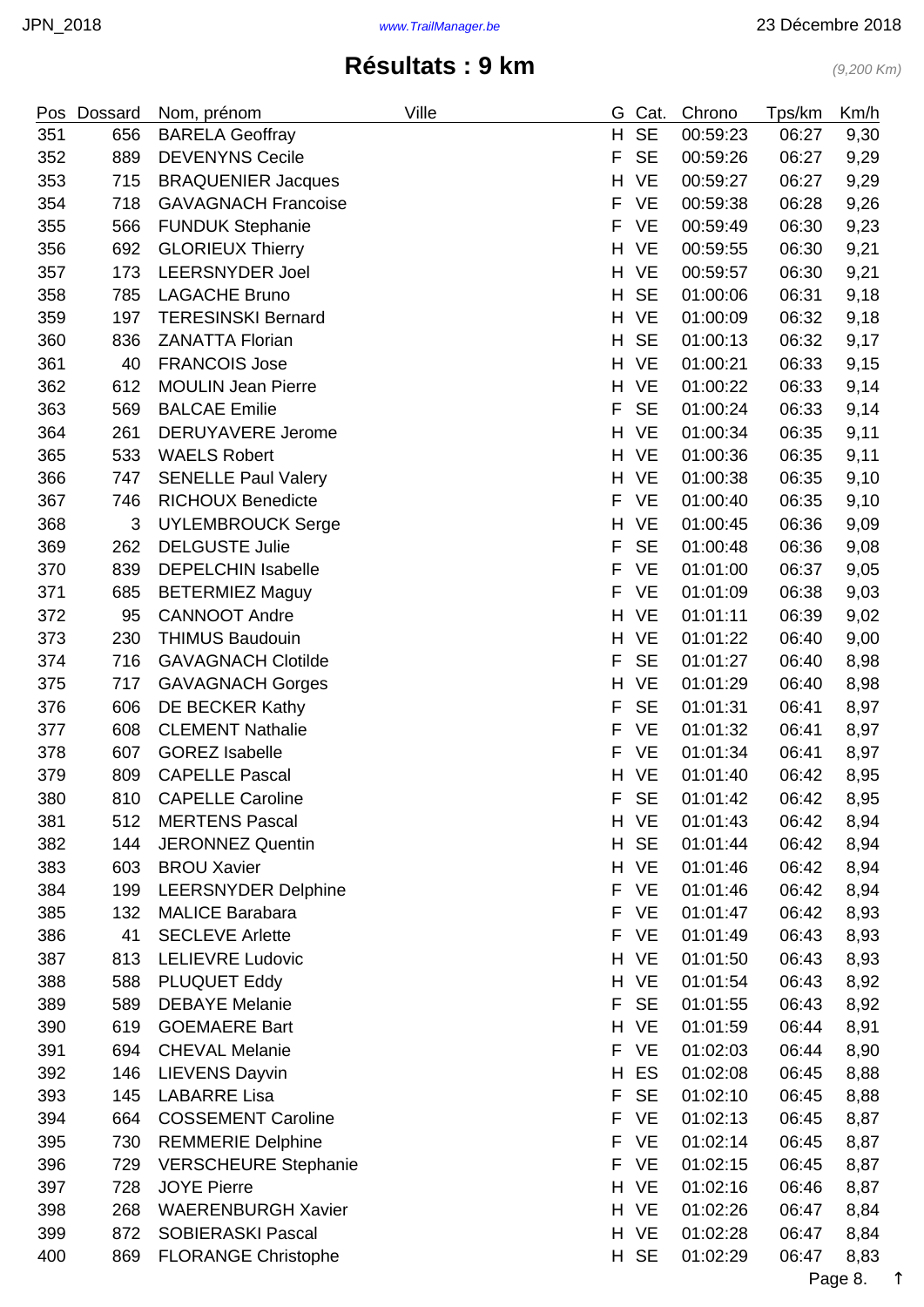|     | Pos Dossard | Ville<br>Nom, prénom                             | G  | Cat.      | Chrono               | Tps/km | Km/h |
|-----|-------------|--------------------------------------------------|----|-----------|----------------------|--------|------|
| 401 | 870         | <b>BRABANT Julien</b>                            | H  | <b>SE</b> | 01:02:30             | 06:47  | 8,83 |
| 402 | 544         | PRIN WAERENBURGH Anne Agathe                     | F  | <b>VE</b> | 01:02:33             | 06:47  | 8,82 |
| 403 | 727         | <b>PLANCHON Jean Claude</b>                      | H. | <b>VE</b> | 01:02:41             | 06:48  | 8,81 |
| 404 | 4           | <b>DELONUILLE Alain</b>                          | H  | <b>VE</b> | 01:02:49             | 06:49  | 8,79 |
| 405 | 98          | DE NEVE Chantale                                 | F  | <b>VE</b> | 01:03:00             | 06:50  | 8,76 |
| 406 | 866         | VANSTEENBRUGGE Dominique                         | F  | <b>VE</b> | 01:03:05             | 06:51  | 8,75 |
| 407 | 831         | <b>KAIN Emilie</b>                               | F  | <b>SE</b> | 01:03:07             | 06:51  | 8,75 |
| 408 | 679         | <b>JOORIS Selene</b>                             | F  | <b>SE</b> | 01:03:21             | 06:53  | 8,71 |
| 409 | 829         | <b>NEF Donatien</b>                              | H  | <b>SE</b> | 01:03:25             | 06:53  | 8,70 |
| 410 | 217         | <b>BLOMMAERT Tom</b>                             | H  | ES        | 01:03:29             | 06:54  | 8,70 |
| 411 | 683         | <b>FOURDIN Stephanie</b>                         | F  | <b>VE</b> | 01:03:37             | 06:54  | 8,68 |
| 412 | 684         | <b>DUBOIS David</b>                              | H. | <b>VE</b> | 01:03:40             | 06:55  | 8,67 |
| 413 | 239         | <b>DELFOSSE Severine</b>                         | H  | <b>SE</b> | 01:03:43             | 06:55  | 8,66 |
| 414 | 238         | <b>BOURSIER Aude</b>                             | F  | <b>SE</b> | 01:03:50             | 06:56  | 8,65 |
| 415 | 719         | <b>LIARD Lise</b>                                | F  | <b>SE</b> | 01:03:54             | 06:56  | 8,64 |
| 416 | 151         | <b>DELAUNNOIT Anna</b>                           | F  | ES        | 01:04:28             | 07:00  | 8,56 |
| 417 | 860         | <b>DESMARECAUX Peggy</b>                         | F  | <b>VE</b> | 01:04:31             | 07:00  | 8,56 |
| 418 | 773         | <b>NEF Marc</b>                                  | H  | <b>VE</b> | 01:04:32             | 07:00  | 8,55 |
| 419 | 677         | <b>CHRISTIAENS Axelle</b>                        | F  | <b>VE</b> | 01:04:33             | 07:00  | 8,55 |
| 420 | 818         | <b>VANLEYNSEELE Alain</b>                        | H  | <b>VE</b> | 01:04:34             | 07:01  | 8,55 |
| 421 | 805         | <b>VAUCHANT Benedicte</b>                        | F  | <b>VE</b> | 01:04:43             | 07:02  | 8,53 |
| 422 | 804         | <b>DELFOSSE Marie</b>                            | F  | <b>SE</b> | 01:04:45             | 07:02  | 8,53 |
| 423 | 803         | <b>DUHEZ Celine</b>                              | F  | <b>SE</b> | 01:04:48             | 07:02  | 8,52 |
| 424 | 793         | <b>KAIN Severine</b>                             | F  | <b>SE</b> | 01:05:08             | 07:04  | 8,47 |
| 425 | 209         | <b>MEERSSEMAN Caroline</b>                       | F  | <b>SE</b> | 01:05:12             | 07:05  | 8,47 |
| 426 | 758         | <b>DOGOT Pierre</b>                              | H  | <b>VE</b> | 01:05:37             | 07:07  | 8,41 |
| 427 | 751         | <b>DELFOSSE Fanny</b>                            | F  | <b>VE</b> | 01:05:39             | 07:08  | 8,41 |
| 428 | 752         | <b>BRAECKMAN Charline</b>                        | F  | <b>VE</b> | 01:05:40             | 07:08  | 8,41 |
| 429 | 886         | <b>GERARD Bernard</b>                            |    | H VE      | 01:05:46             | 07:08  | 8,39 |
| 430 | 834         | <b>LAURENZANO Clementine</b>                     | F  | <b>SE</b> | 01:06:04             | 07:10  | 8,36 |
| 431 | 832         | <b>MORTAIGNIE Cyrielle</b>                       | F  | <b>SE</b> | 01:06:05             | 07:10  | 8,35 |
| 432 | 215         | <b>BLOMMAERT Laurent</b>                         |    | H VE      | 01:06:15             | 07:12  | 8,33 |
| 433 | 216         | <b>HOCHSTRASO Delphine</b>                       | F  | <b>VE</b> | 01:06:16             | 07:12  | 8,33 |
| 434 | 282         | <b>VERDY Romain</b>                              | H  | <b>SE</b> | 01:06:20             | 07:12  | 8,32 |
| 435 | 827         | <b>DESPREZ Matthieu</b>                          | H. | <b>VE</b> | 01:06:24             | 07:13  | 8,31 |
| 436 | 300         | <b>ALLARD Marie</b>                              | F  | <b>VE</b> | 01:06:54             | 07:16  | 8,25 |
| 437 | 301         | <b>TOUSSAINT Coralie</b>                         | F  | <b>VE</b> | 01:06:55             | 07:16  | 8,25 |
| 438 | 143         | <b>LEMEE</b> Emilie                              | F  | <b>SE</b> | 01:06:57             | 07:16  | 8,24 |
| 439 | 76          | <b>LEBRUN Marc</b>                               | H  | <b>VE</b> | 01:07:23             | 07:19  | 8,19 |
| 440 | 35          | <b>FONTAINE Pierre</b>                           | H. | VE        | 01:07:30             | 07:20  | 8,18 |
| 441 | 675         | <b>VANDENPLAS Olivier</b>                        |    | H VE      | 01:07:35             | 07:20  | 8,17 |
| 442 | 202         | <b>LENGLEZ Anne</b>                              | F  | <b>VE</b> | 01:07:37             | 07:20  | 8,16 |
| 443 | 203         | <b>FIGLAK Frederick</b>                          |    | H VE      | 01:07:40             | 07:21  | 8,16 |
| 444 | 77          | <b>PROCUREUR Medhi</b>                           | H. | <b>VE</b> | 01:08:04             | 07:23  | 8,11 |
| 445 | 774         | <b>VANDENDRIESSCHE Bruno</b>                     |    | H VE      | 01:08:25             | 07:26  |      |
| 446 | 740         | LEJEBOO Xavier                                   | H. | <b>VE</b> | 01:08:36             | 07:27  | 8,07 |
| 447 | 738         | <b>HOGUET Hubert</b>                             |    | H VE      |                      | 07:27  | 8,05 |
|     |             |                                                  | F  | <b>VE</b> | 01:08:37<br>01:08:38 |        | 8,04 |
| 448 | 741         | <b>GRAME Stephanie</b><br><b>CUVELIER Marion</b> | F  | <b>VE</b> |                      | 07:27  | 8,04 |
| 449 | 637         |                                                  |    |           | 01:08:44             | 07:28  | 8,03 |
| 450 | 613         | <b>PIRON Dominique</b>                           |    | H VE      | 01:08:47             | 07:28  | 8,03 |

Page 9. [↑](#page-0-0)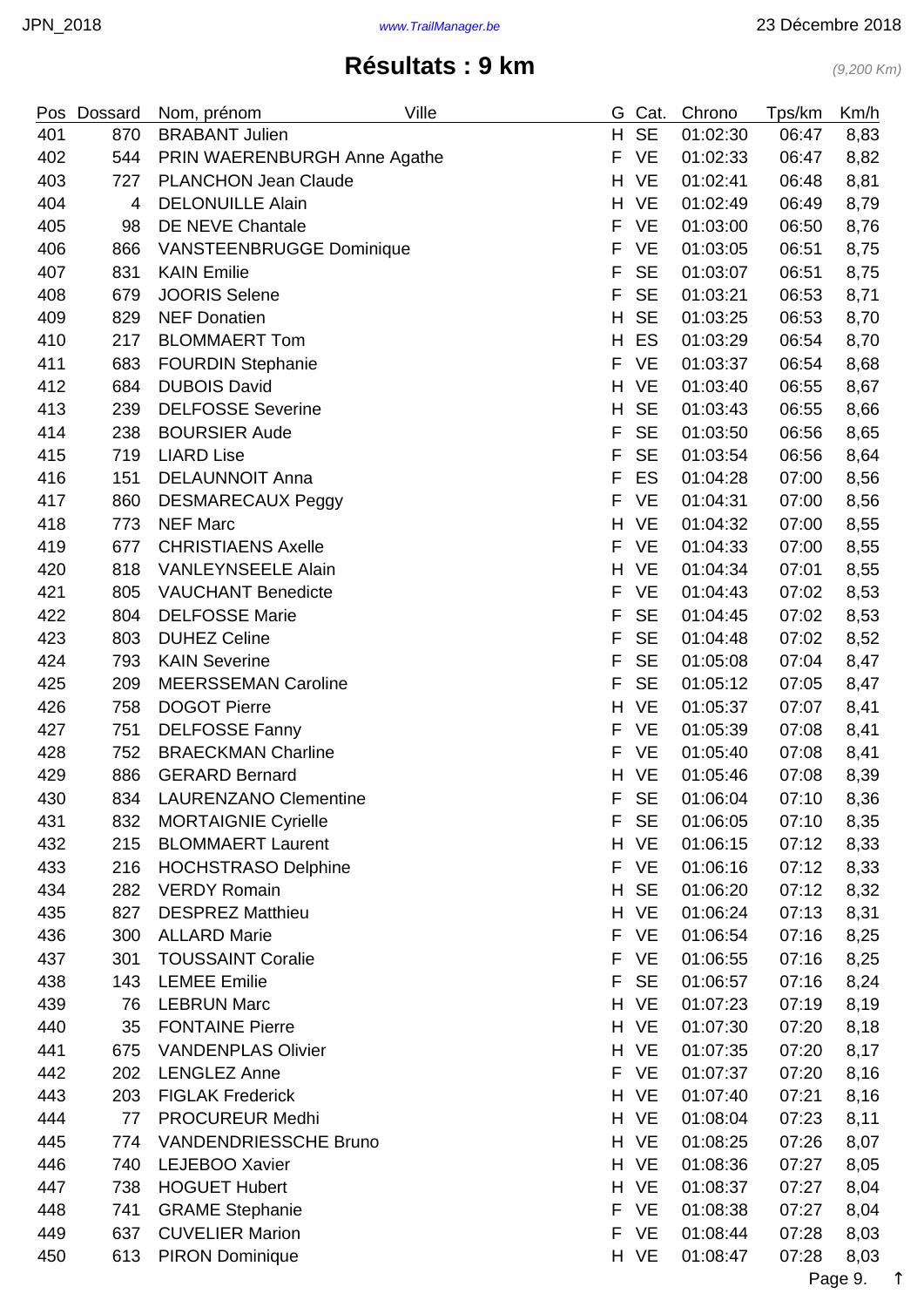|     | Pos Dossard | Nom, prénom                  | Ville | G. | Cat.      | Chrono   | Tps/km | Km/h |
|-----|-------------|------------------------------|-------|----|-----------|----------|--------|------|
| 451 | 614         | <b>GARSON Sophie</b>         |       | F  | <b>SE</b> | 01:08:48 | 07:28  | 8,02 |
| 452 | 242         | <b>PIRON Gilles</b>          |       | H  | <b>SE</b> | 01:08:50 | 07:28  | 8,02 |
| 453 | 835         | <b>DEMAN Adele</b>           |       | F  | <b>SE</b> | 01:09:05 | 07:30  | 7,99 |
| 454 | 646         | POPELIER Anne Sophie         |       | F  | <b>SE</b> | 01:09:27 | 07:32  | 7,95 |
| 455 | 645         | <b>LOFTI Medhi</b>           |       | H  | ES        | 01:09:29 | 07:33  | 7,94 |
| 456 | 553         | VAN NEST Rudy                |       | H  | <b>VE</b> | 01:10:18 | 07:38  | 7,85 |
| 457 | 769         | <b>LIEGEOIS Severine</b>     |       | F  | <b>SE</b> | 01:10:56 | 07:42  | 7,78 |
| 458 | 768         | <b>MULLER Juliette</b>       |       | F  | <b>SE</b> | 01:11:00 | 07:43  | 7,77 |
| 459 | 852         | <b>DAUVILLEE Laurent</b>     |       | H  | <b>VE</b> | 01:13:37 | 08:00  | 7,50 |
| 460 | 807         | <b>BAELEN Stephanie</b>      |       | F  | <b>SE</b> | 01:13:41 | 08:00  | 7,49 |
| 461 | 851         | <b>KEROI Assia</b>           |       | F  | <b>VE</b> | 01:13:44 | 08:00  | 7,49 |
| 462 | 502         | <b>DEBERDT Danny</b>         |       | H  | <b>VE</b> | 01:14:28 | 08:05  | 7,41 |
| 463 | 270         | <b>WAERENBURGH Muriel</b>    |       | F  | <b>SE</b> | 01:15:02 | 08:09  | 7,36 |
| 464 | 269         | <b>WAERENBURGH Julie</b>     |       | F  | <b>SE</b> | 01:15:02 | 08:09  | 7,36 |
| 465 | 299         | <b>WAERENBURGH Anne</b>      |       | F  | <b>VE</b> | 01:15:02 | 08:09  | 7,36 |
| 466 | 318         | <b>WAERENBURGH Guy</b>       |       | H  | <b>SE</b> | 01:15:02 | 08:09  | 7,36 |
| 467 | 543         | <b>WAENENBURGH Luc</b>       |       | H. | <b>VE</b> | 01:15:21 | 08:11  | 7,33 |
| 468 | 211         | <b>ALLARD Stephane</b>       |       | H. | <b>VE</b> | 01:18:36 | 08:32  | 7,02 |
| 469 | 529         | <b>DELHAYE Jean Jacques</b>  |       | H. | <b>VE</b> | 01:18:38 | 08:32  | 7,02 |
| 470 | 87          | <b>CLYMANS Stephane</b>      |       | H. | <b>VE</b> | 01:18:43 | 08:33  | 7,01 |
| 471 | 792         | <b>BARGIBANT Patrick</b>     |       |    | H VE      | n.c.     |        |      |
| 472 | 819         | <b>BERTHE Vero</b>           |       | F  | <b>VE</b> | n.c.     |        |      |
| 473 | 855         | <b>BOURGEOIS Marie Laure</b> |       | F  | <b>SE</b> | n.c.     |        |      |
| 474 | 770         | <b>BRAQUENIER Benoit</b>     |       | H  | VE        | n.c.     |        |      |
| 475 | 833         | <b>COURTIN David</b>         |       | H. | <b>SE</b> | n.c.     |        |      |
| 476 | 806         | <b>DELHAYE Pascal</b>        |       | H  | <b>VE</b> | n.c.     |        |      |
| 477 | 707         | <b>DEPELCHIN Anne</b>        |       | F  | <b>VE</b> | n.c.     |        |      |
| 478 | 266         | <b>DEPINOY Adelaide</b>      |       | F  | <b>SE</b> | n.c.     |        |      |
| 479 | 726         | <b>DEPLANQUES Laurence</b>   |       | F  | <b>VE</b> | n.c.     |        |      |
| 480 | 320         | <b>DESPREZ Angelic</b>       |       | F. | VE        | n.c.     |        |      |
| 481 | 750         | <b>EVRARD Geraldine</b>      |       | F. | <b>SE</b> | n.c.     |        |      |
| 482 | 880         | <b>FOUCART Julien</b>        |       | Н. | <b>SE</b> | n.c.     |        |      |
| 483 | 725         | <b>GARITTE Francois</b>      |       | H  | <b>VE</b> | n.c.     |        |      |
| 484 | 749         | <b>GHISLAIN Benedicte</b>    |       | F  | <b>SE</b> | n.c.     |        |      |
| 485 | 249         | <b>HENDOUX Omerine</b>       |       | F  | <b>SE</b> | n.c.     |        |      |
| 486 | 237         | <b>KERCKHOF Jean Pierre</b>  |       |    | H VE      | n.c.     |        |      |
| 487 | 267         | <b>LAMBELIS Geoffrey</b>     |       |    | H VE      | n.c.     |        |      |
| 488 | 873         | <b>POPEK Sebastien</b>       |       | H. | <b>SE</b> | n.c.     |        |      |
| 489 | 259         | <b>SCORNICIEL Marylen</b>    |       | F. | <b>VE</b> | n.c.     |        |      |
| 490 | 241         | <b>TONNELLIER Michael</b>    |       |    | H VE      | n.c.     |        |      |
| 491 | 824         | <b>VAN BRABAN Damien</b>     |       | H. | <b>SE</b> | n.c.     |        |      |
| 492 | 704         | <b>ZAOUIA Said</b>           |       |    | H SE      | n.c.     |        |      |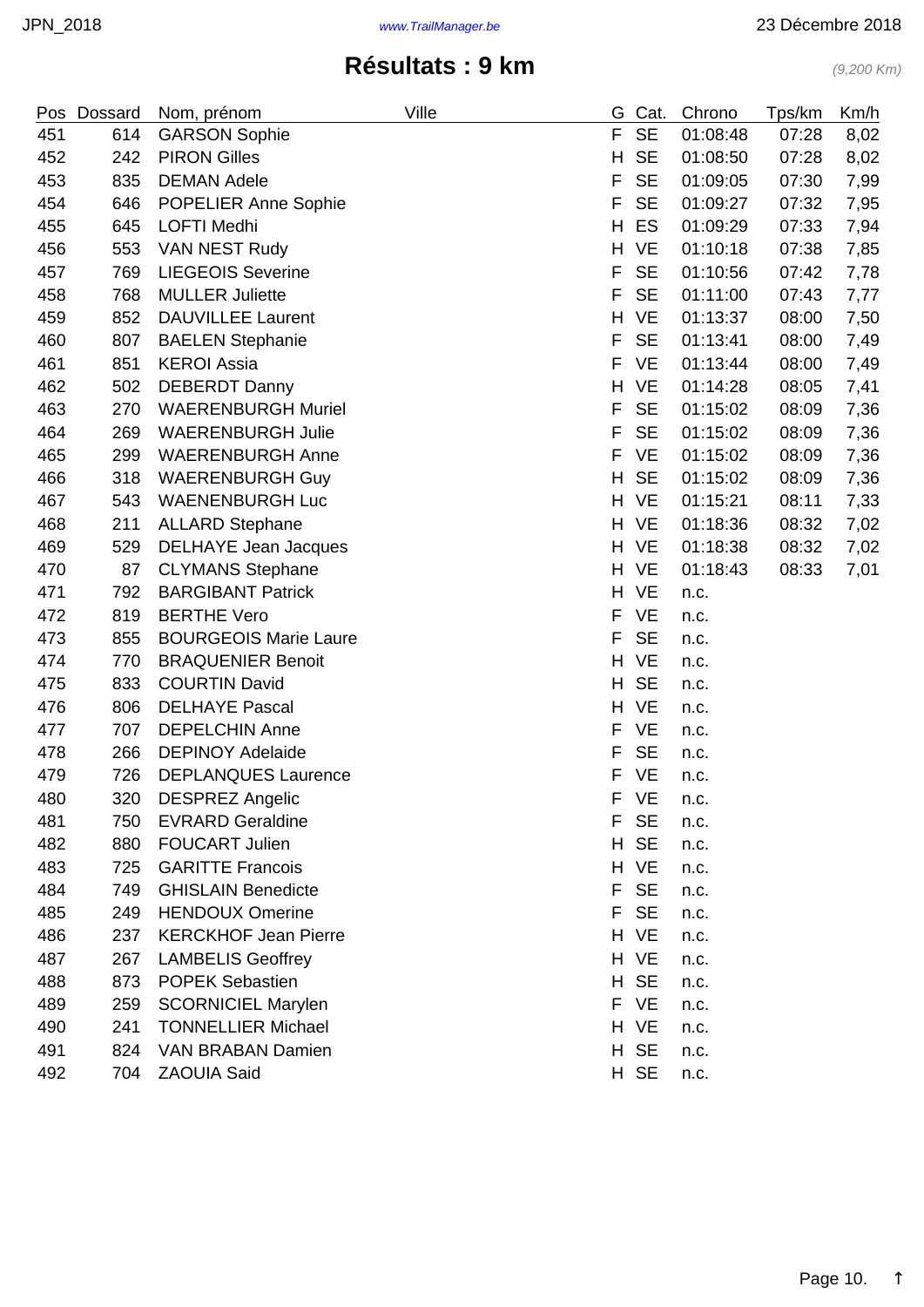| Pos            | Dossard        | Nom, prénom                 | Ville | G  | Cat.      | Chrono   | Tps/km      | Km/h  |
|----------------|----------------|-----------------------------|-------|----|-----------|----------|-------------|-------|
| 1              | 139            | <b>MEURISSE Bastien</b>     |       | H  | <b>ES</b> | 00:18:44 | 03:44       | 16,01 |
| $\mathbf{2}$   | 13             | <b>METALLAGHI Farid</b>     |       |    | H VE      | 00:19:11 | 03:50       | 15,64 |
| $\mathbf 3$    | 14             | <b>REMY Christophe</b>      |       | н  | <b>VE</b> | 00:20:18 | 04:03       | 14,78 |
| $\overline{4}$ | 601            | <b>BAUW Bruno</b>           |       |    | H VE      | 00:20:51 | 04:10       | 14,39 |
| 5              | 54             | <b>BLEHAUT Eddy</b>         |       | H  | <b>VE</b> | 00:20:54 | 04:10       | 14,35 |
| 6              | 50             | <b>BACRO</b> Antoine        |       | H  | <b>SE</b> | 00:20:56 | 04:11       | 14,33 |
| $\overline{7}$ | 736            | <b>THIRIONET Robinson</b>   |       | H  | ES        | 00:21:30 | 04:18       | 13,95 |
| 8              | 735            | <b>THIRIONET Cedric</b>     |       | H  | <b>VE</b> | 00:21:35 | 04:19       | 13,90 |
| 9              | 100            | <b>LEJEUNE Simon</b>        |       | H  | <b>SE</b> | 00:21:45 | 04:21       | 13,79 |
| 10             | 47             | <b>DERYCKE Vincent</b>      |       | H  | <b>VE</b> | 00:21:53 | 04:22       | 13,71 |
| 11             | 524            | <b>VAN RILLAERT Yanis</b>   |       | H  | ES        | 00:22:22 | 04:28       | 13,41 |
| 12             | 644            | <b>NOPPE Arthur</b>         |       | H  | ES        | 00:22:27 | 04:29       | 13,36 |
| 13             | 669            | <b>MAHIEZ David</b>         |       | H. | <b>VE</b> | 00:22:49 | 04:33       | 13,15 |
| 14             | 21             | <b>STOCMAN Thibo</b>        |       | H  | ES        | 00:22:55 | 04:35       | 13,09 |
| 15             | 20             | <b>DERYCKE Anthony</b>      |       | H  | <b>SE</b> | 00:22:59 | 04:35       | 13,05 |
| 16             | 204            | <b>DEFFOLIN Pierre Alex</b> |       | H  | <b>SE</b> | 00:23:14 | 04:38       | 12,91 |
| 17             | 195            | <b>ROHART Nicolas</b>       |       | H  | <b>SE</b> | 00:23:20 | 04:40       | 12,86 |
| 18             | 184            | <b>TIBERGHIEN Lilou</b>     |       | F  | ES        | 00:24:32 | 04:54       | 12,23 |
| 19             | 501            | <b>VANCOPPENOLLE Owen</b>   |       | H  | ES        | 00:24:43 | 04:56       | 12,14 |
| 20             | 787            | <b>WAFWANA Hassy</b>        |       | H  |           | 00:24:55 | 04:59       | 12,04 |
| 21             | 34             | <b>MAHIEU Laurent</b>       |       | H. | <b>VE</b> | 00:25:12 | 05:02       | 11,90 |
| 22             | 526            | <b>DENDAUW Simon</b>        |       | H  | ES        | 00:25:20 | 05:04       | 11,84 |
| 23             | 530            | <b>LIBRECHT Joel</b>        |       | H  | <b>VE</b> | 00:25:24 | 05:04       | 11,81 |
| 24             | 850            | <b>CHUFFART Christophe</b>  |       | H  | <b>VE</b> | 00:25:47 | 05:09       | 11,64 |
| 25             | 277            | <b>SELOSSE Nicolas</b>      |       | H  | <b>SE</b> | 00:26:04 | 05:12       | 11,51 |
| 26             | 865            | VAN DRIESSCHE Damien        |       | H  | <b>VE</b> | 00:26:06 | 05:13       | 11,49 |
| 27             | 583            | <b>CORDIER Laurie</b>       |       | F  | <b>SE</b> | 00:26:10 | 05:14       | 11,46 |
| 28             | 159            | <b>ROLET Noe</b>            |       | H  | ES        | 00:26:12 | 05:14       | 11,45 |
| 29             | 666            | <b>MICHEL Mali</b>          |       | F  | ES        | 00:26:15 | 05:15 11,43 |       |
| 30             | 665            | <b>MICHEL Bruno</b>         |       |    | H VE      | 00:26:16 | 05:15 11,42 |       |
| 31             | 196            | SKUBISZEWSKA Jolanta        |       | F  | <b>VE</b> | 00:26:27 | 05:17       | 11,34 |
| 32             | 775            | <b>DELVA Milo</b>           |       | H  | ES        | 00:26:55 | 05:23       | 11,15 |
| 33             | 776            | <b>DELVA Christian</b>      |       | H. | <b>VE</b> | 00:26:57 | 05:23       | 11,13 |
| 34             | 503            | <b>DUPONT Shannah</b>       |       | H  | ES        | 00:27:09 | 05:25       | 11,05 |
| 35             | 757            | PENNEQUIN Sacha             |       | H  | <b>SE</b> | 00:27:22 | 05:28       | 10,96 |
| 36             | 507            | <b>NATHIEZ Christian</b>    |       | H  | <b>VE</b> | 00:27:25 | 05:29       | 10,94 |
| 37             | 638            | <b>LECLERCQ Ines</b>        |       | F  |           | 00:27:39 | 05:31       | 10,85 |
| 38             | $\overline{7}$ | <b>POLLET Samuel</b>        |       | H  | <b>SE</b> | 00:27:46 | 05:33       | 10,80 |
| 39             | 106            | PONCHEL Julia               |       | F  | ES        | 00:27:50 | 05:34       | 10,78 |
| 40             | 626            | <b>SCHOORENS Nele</b>       |       | F  | <b>SE</b> | 00:27:53 | 05:34       | 10,76 |
| 41             | 68             | <b>ABBATE Massimo</b>       |       | H  | <b>SE</b> | 00:28:12 | 05:38       | 10,64 |
| 42             | 639            | <b>OWCZARCZAK Nicolas</b>   |       | H  | <b>SE</b> | 00:28:33 | 05:42       | 10,51 |
| 43             | 278            | <b>DUHOUT Benjamin</b>      |       | H  | <b>SE</b> | 00:28:47 | 05:45       | 10,42 |
| 44             | 133            | <b>DEVOS Oceane</b>         |       | F  | <b>SE</b> | 00:29:03 | 05:48       | 10,33 |
| 45             | 504            | <b>KOLMSEE Nina</b>         |       | H. | <b>VE</b> | 00:29:06 | 05:49       | 10,31 |
| 46             | 862            | VAN DRIESSCHE Tao           |       | H  | ES        | 00:29:12 | 05:50       | 10,27 |
| 47             | 545            | <b>PORREYE Genevieve</b>    |       | F  | <b>VE</b> | 00:29:17 | 05:51       | 10,24 |
| 48             | 61             | <b>DUPONT Ethel</b>         |       | F  | <b>VE</b> | 00:29:28 | 05:53       | 10,18 |
| 49             | 62             | <b>DUPONT Henry</b>         |       | H  | ES        | 00:29:29 | 05:53       | 10,18 |
| 50             | 864            | VAN DRIESSCHE Hugo          |       |    | H ES      | 00:29:32 | 05:54       | 10,16 |

Page 11. [↑](#page-0-0)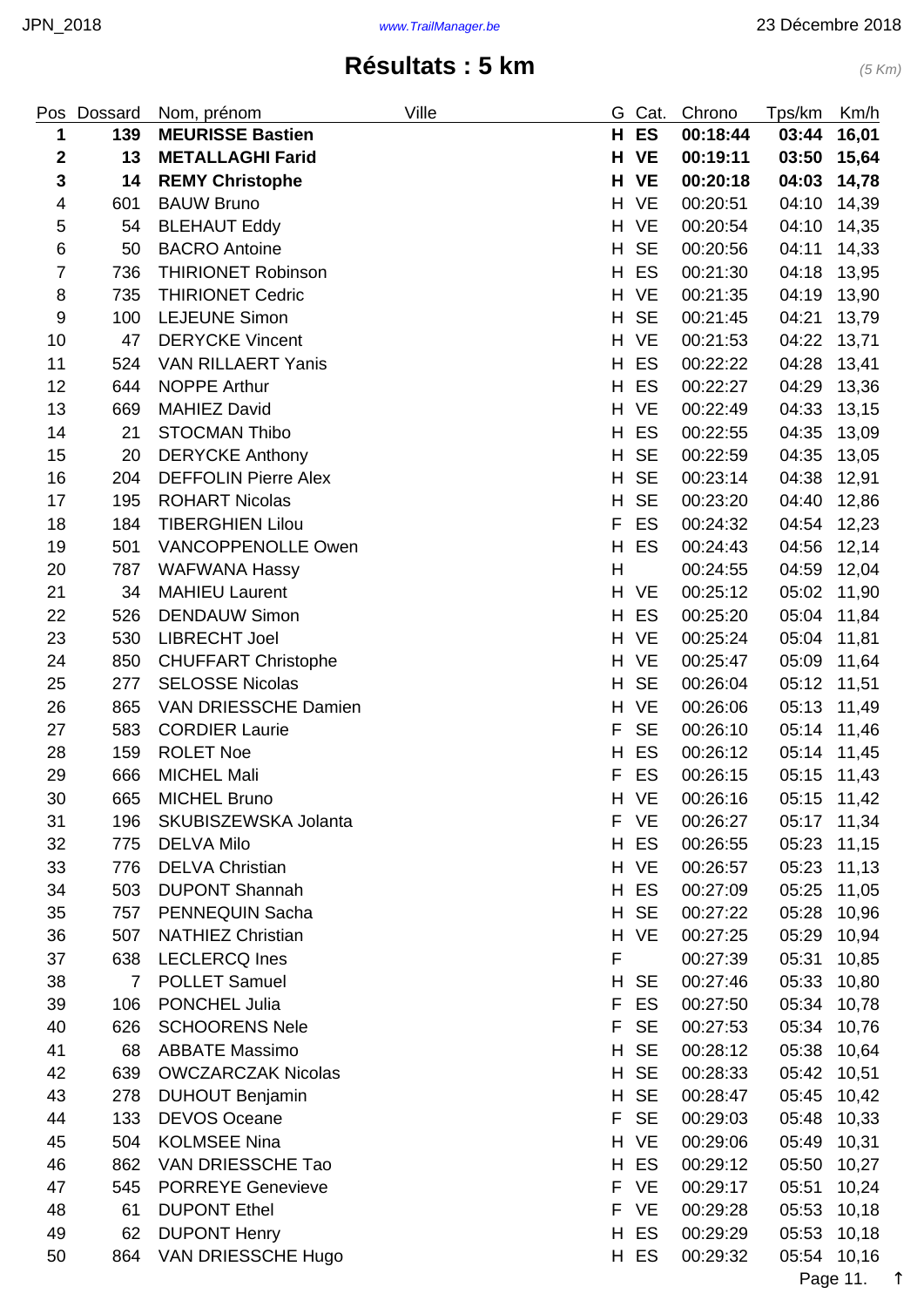| Pos | Dossard        | Nom, prénom                 | Ville | G. | Cat.      | Chrono   | Tps/km | Km/h   |
|-----|----------------|-----------------------------|-------|----|-----------|----------|--------|--------|
| 51  | 654            | <b>VANDERZYPPE Deraud</b>   |       | H. | <b>SE</b> | 00:29:40 | 05:56  | 10,11  |
| 52  | 19             | <b>NEIRINCKX Amory</b>      |       | H  | ES        | 00:29:43 | 05:56  | 10, 10 |
| 53  | 90             | <b>MICHAUX Sonia</b>        |       | F  | <b>SE</b> | 00:29:48 | 05:57  | 10,07  |
| 54  | 673            | <b>DEBONNET Camille</b>     |       | F  | ES        | 00:29:53 | 05:58  | 10,04  |
| 55  | 891            | <b>HOORNAERT Ludovic</b>    |       | Н  | <b>VE</b> | 00:30:01 | 06:00  | 9,99   |
| 56  | 101            | <b>DHAEYER Melanie</b>      |       | F  | <b>SE</b> | 00:30:04 | 06:00  | 9,98   |
| 57  | 892            | <b>HOORNAERT Lucas</b>      |       | H  | ES        | 00:30:12 | 06:02  | 9,93   |
| 58  | 38             | <b>JARRAR Ali</b>           |       | H  | <b>VE</b> | 00:30:18 | 06:03  | 9,90   |
| 59  | 635            | <b>GEETS Romain</b>         |       | H  | ES        | 00:30:21 | 06:04  | 9,88   |
| 60  | 153            | <b>BOSQUILLON Cindy</b>     |       | F  | <b>VE</b> | 00:30:27 | 06:05  | 9,85   |
| 61  | 546            | <b>PORREYE Maud</b>         |       | F  | <b>SE</b> | 00:30:35 | 06:07  | 9,81   |
| 62  | 894            | <b>SCOHIEZ Melanie</b>      |       | F  | <b>SE</b> | 00:30:42 | 06:08  | 9,77   |
| 63  | 527            | <b>VANRILLAERT Manon</b>    |       | Н  | ES        | 00:30:48 | 06:09  | 9,74   |
| 64  | 221            | <b>DENOULET Marie Ange</b>  |       | F  | <b>VE</b> | 00:30:50 | 06:10  | 9,73   |
| 65  | 220            | <b>DEFFRENNE Colette</b>    |       | F  | <b>VE</b> | 00:30:52 | 06:10  | 9,72   |
| 66  | 224            | <b>WERION Stephane</b>      |       | H  | <b>VE</b> | 00:30:54 | 06:10  | 9,71   |
| 67  | 176            | <b>LEGOST Remi</b>          |       | H  | ES        | 00:31:05 | 06:13  | 9,65   |
| 68  | 279            | <b>VANOVERVELT Chloe</b>    |       | F  | <b>SE</b> | 00:31:15 | 06:15  | 9,60   |
| 69  | 800            | <b>POLLET Mathys</b>        |       | H  | ES        | 00:31:36 | 06:19  | 9,49   |
| 70  | 513            | <b>SLOMOWICZ Christine</b>  |       | H  | <b>VE</b> | 00:31:40 | 06:20  | 9,47   |
| 71  | 226            | <b>DELDALLE Christphe</b>   |       |    | H VE      | 00:31:43 | 06:20  | 9,46   |
| 72  | 31             | <b>DEVOGHEL Laurent</b>     |       | H  | <b>VE</b> | 00:31:57 | 06:23  | 9,39   |
| 73  | 18             | <b>TORNICELLI Christine</b> |       | F  | <b>SE</b> | 00:32:23 | 06:28  | 9,26   |
| 74  | 175            | <b>DELHAYE Julie</b>        |       | F  | <b>SE</b> | 00:32:30 | 06:30  | 9,23   |
| 75  | 194            | <b>TESSE Robert</b>         |       | H  | <b>VE</b> | 00:32:43 | 06:32  | 9,17   |
| 76  | 52             | <b>DUHAMEL Marina</b>       |       | F  | <b>VE</b> | 00:32:45 | 06:33  | 9,16   |
| 77  | 170            | <b>STALENS Celine</b>       |       | F  | <b>SE</b> | 00:32:48 | 06:33  | 9,15   |
| 78  | 158            | <b>ROLET Maelle</b>         |       | F  | ES        | 00:32:50 | 06:34  | 9,14   |
| 79  | 525            | <b>DENDAUW Thais</b>        |       | H  | ES        | 00:32:53 | 06:34  | 9,12   |
| 80  | 731            | <b>AUQUIER Nicolas</b>      |       | H. | <b>SE</b> | 00:32:58 | 06:35  | 9,10   |
| 81  | 110            | <b>LEMOINE Benedicte</b>    |       | F  | <b>VE</b> | 00:32:59 | 06:35  | 9,10   |
| 82  | 227            | <b>DRION Benoit</b>         |       |    | H VE      | 00:33:15 | 06:39  | 9,02   |
| 83  | 567            | <b>DEZEQUE Dominique</b>    |       |    | H VE      | 00:33:20 | 06:40  | 9,00   |
| 84  | 897            | <b>DUFOUR Jean</b>          |       | H  |           | 00:33:27 | 06:41  | 8,97   |
| 85  | 89             | <b>MERTENS Thomas</b>       |       | H. | ES        | 00:33:32 | 06:42  | 8,95   |
| 86  | 696            | <b>CADRON Hugo</b>          |       | H  | ES        | 00:33:35 | 06:43  | 8,93   |
| 87  | 697            | <b>CADRON Thomas</b>        |       | H  | <b>SE</b> | 00:33:37 | 06:43  | 8,92   |
| 88  | 695            | <b>CADRON Thibo</b>         |       | H  | ES        | 00:33:39 | 06:43  | 8,92   |
| 89  | 117            | <b>CONGALVES Laura</b>      |       | F  | <b>VE</b> | 00:33:47 | 06:45  | 8,88   |
| 90  | 659            | <b>VARUEMMES Arthur</b>     |       | H  | ES        | 00:33:50 | 06:46  | 8,87   |
| 91  | 120            | <b>GONCALVES Jose</b>       |       |    | H VE      | 00:34:01 | 06:48  | 8,82   |
| 92  | 121            | <b>GONCALVES Clemence</b>   |       | F  | <b>SE</b> | 00:34:02 | 06:48  | 8,81   |
| 93  | 119            | <b>RUSSO Valentin</b>       |       | H  | <b>SE</b> | 00:34:04 | 06:48  | 8,81   |
| 94  | 900            | <b>LESOIN Celine</b>        |       | F  | <b>VE</b> | 00:34:09 | 06:49  | 8,78   |
| 95  | 840            | <b>BOUCAU Celine</b>        |       | F  | <b>SE</b> | 00:34:16 | 06:51  | 8,75   |
| 96  | $\overline{2}$ | <b>KANE Anthony</b>         |       | H  | <b>VE</b> | 00:34:18 | 06:51  | 8,75   |
| 97  | 672            | <b>LAMBRIX Claudine</b>     |       | F  | <b>VE</b> | 00:34:23 | 06:52  | 8,73   |
| 98  | 671            | <b>GAILLY Sophie</b>        |       | F  | <b>VE</b> | 00:34:44 | 06:56  | 8,64   |
| 99  | 888            | <b>LELEU Line</b>           |       | F  |           | 00:34:48 | 06:57  | 8,62   |
| 100 | 748            | <b>LELEU Sylvain</b>        |       |    | H VE      | 00:34:50 | 06:58  | 8,61   |

Page 12. [↑](#page-0-0)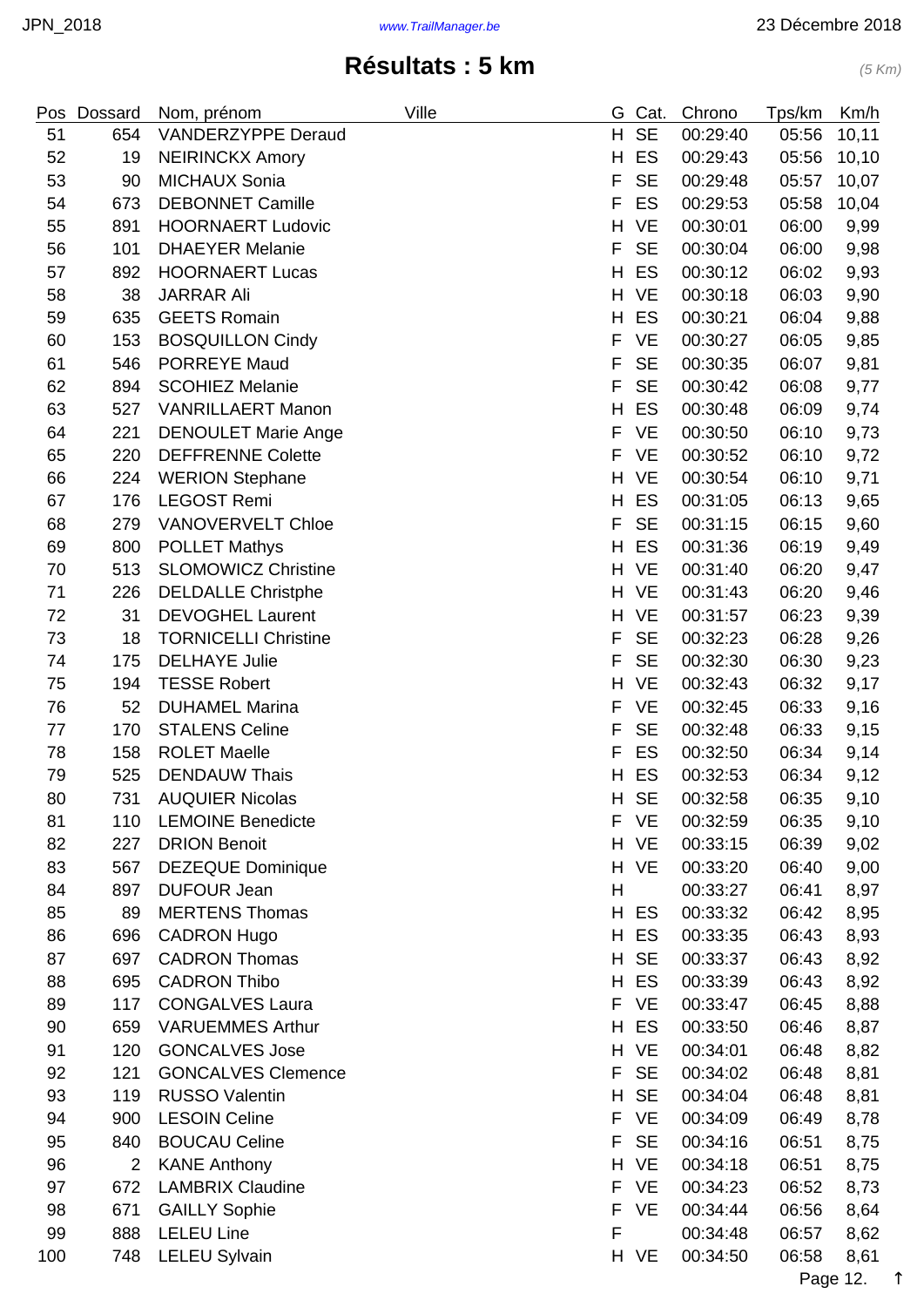| Pos | Dossard | Nom, prénom                    | Ville | G  | Cat.      | Chrono   | Tps/km | Km/h |
|-----|---------|--------------------------------|-------|----|-----------|----------|--------|------|
| 101 | 763     | <b>VANZEVEREN Louis</b>        |       | H. | ES        | 00:34:55 | 06:59  | 8,59 |
| 102 | 798     | <b>BEAREZ Jules</b>            |       | H  | ES        | 00:34:58 | 06:59  | 8,58 |
| 103 | 723     | <b>LAMONTAGNE Jennifer</b>     |       | F  | <b>SE</b> | 00:35:04 | 07:00  | 8,56 |
| 104 | 724     | <b>DUROISIN Bertrand</b>       |       | H  | <b>VE</b> | 00:35:05 | 07:01  | 8,55 |
| 105 | 115     | <b>DERONNE Katia</b>           |       | F  | <b>VE</b> | 00:35:08 | 07:01  | 8,54 |
| 106 | 228     | <b>BEKKERS An</b>              |       | H  | <b>VE</b> | 00:35:11 | 07:02  | 8,53 |
| 107 | 285     | <b>CLEMENT Quentin</b>         |       | H  | ES        | 00:35:14 | 07:02  | 8,51 |
| 108 | 283     | <b>CLEMENT Vanessa</b>         |       | F  | <b>SE</b> | 00:35:16 | 07:03  | 8,51 |
| 109 | 284     | <b>LETERME Colin</b>           |       | H  | <b>SE</b> | 00:35:17 | 07:03  | 8,50 |
| 110 | 156     | <b>DEPUYDT Anni</b>            |       | F  | <b>VE</b> | 00:35:19 | 07:03  | 8,49 |
| 111 | 708     | <b>GERMYNS Sophie</b>          |       | F  | <b>SE</b> | 00:35:21 | 07:04  | 8,49 |
| 112 | 709     | <b>LABEAU Mathilde</b>         |       | F  | <b>SE</b> | 00:35:23 | 07:04  | 8,48 |
| 113 | 46      | <b>VANPORTAL Anne</b>          |       | F  | <b>SE</b> | 00:35:25 | 07:05  | 8,47 |
| 114 | 662     | <b>SARRAUT Lucas</b>           |       | H  | ES        | 00:35:30 | 07:06  | 8,45 |
| 115 | 642     | <b>VANDERSTEENE David</b>      |       | H  | <b>SE</b> | 00:35:33 | 07:06  | 8,44 |
| 116 | 661     | <b>VARVENNES Antonin</b>       |       | H  | ES        | 00:35:35 | 07:07  | 8,43 |
| 117 | 236     | <b>STEURBAUT Jean-Francois</b> |       | H  | <b>VE</b> | 00:35:38 | 07:07  | 8,42 |
| 118 | 801     | <b>SCHOTTE Nathalie</b>        |       | F  | <b>VE</b> | 00:35:39 | 07:07  | 8,42 |
| 119 | 660     | <b>SARRAUT Eric</b>            |       | H  | <b>VE</b> | 00:35:41 | 07:08  | 8,41 |
| 120 | 88      | <b>DEPREZ Jessica</b>          |       | F  | <b>SE</b> | 00:35:43 | 07:08  | 8,40 |
| 121 | 564     | <b>MUSUMECI Bruno</b>          |       | H  | <b>VE</b> | 00:35:45 | 07:09  | 8,39 |
| 122 | 286     | <b>DEPRETZ Celine</b>          |       | F  | <b>SE</b> | 00:35:48 | 07:09  | 8,38 |
| 123 | 254     | <b>JOYE Regis</b>              |       | H  | <b>VE</b> | 00:37:55 | 07:35  | 7,91 |
| 124 | 854     | <b>BRAQUENIER Claire</b>       |       | F  | <b>SE</b> | 00:38:00 | 07:36  | 7,89 |
| 125 | 102     | <b>CLARYSSE Caroline</b>       |       | F  | VE        | 00:38:02 | 07:36  | 7,89 |
| 126 | 658     | <b>VARUEMMES Valentin</b>      |       | H  |           | 00:38:10 | 07:38  | 7,86 |
| 127 | 657     | <b>VARUEMMES Damien</b>        |       | H  | <b>SE</b> | 00:38:16 | 07:39  | 7,84 |
| 128 | 565     | <b>LECLERCQ Michel</b>         |       | H. | <b>VE</b> | 00:38:19 | 07:39  | 7,83 |
| 129 | 611     | <b>CHOTEAU Bastien</b>         |       | H  | <b>SE</b> | 00:38:23 | 07:40  | 7,82 |
| 130 | 610     | <b>CHOTEAU Ludovic</b>         |       |    | H SE      | 00:38:24 | 07:40  | 7,81 |
| 131 | 609     | <b>CHOTEAU Mathieu</b>         |       | H  | <b>SE</b> | 00:38:27 | 07:41  | 7,80 |
| 132 | 49      | <b>ALTRUY Mounia</b>           |       | F  | <b>VE</b> | 00:38:29 | 07:41  | 7,80 |
| 133 | 570     | <b>CUVELIER Carolie</b>        |       | F  | <b>SE</b> | 00:38:32 | 07:42  | 7,79 |
| 134 | 571     | D ODORICO Maurine              |       | F  | <b>SE</b> | 00:38:35 | 07:43  | 7,78 |
| 135 | 844     | <b>ALLARD Francois</b>         |       | H  | <b>SE</b> | 00:38:39 | 07:43  | 7,76 |
| 136 | 109     | VAN MULLEN Hugo                |       | H  | ES        | 00:38:42 | 07:44  | 7,75 |
| 137 | 899     | <b>DUFOUR Philippe</b>         |       | H. | <b>VE</b> | 00:38:45 | 07:45  | 7,74 |
| 138 | 233     | <b>PHILIPRONT Amandine</b>     |       | F  | <b>SE</b> | 00:38:48 | 07:45  | 7,73 |
| 139 | 523     | <b>DENDAUW Adrien</b>          |       | H  | VE        | 00:38:51 | 07:46  | 7,72 |
| 140 | 232     | <b>DEJONGHE Axel</b>           |       | H  | ES        | 00:38:56 | 07:47  | 7,71 |
| 141 | 207     | <b>TIMMERMAN Sebastien</b>     |       | H  | <b>SE</b> | 00:39:01 | 07:48  | 7,69 |
| 142 | 206     | <b>ROSEZ Virgine</b>           |       | F  | <b>VE</b> | 00:39:02 | 07:48  | 7,69 |
| 143 | 134     | <b>CORMAN Celine</b>           |       | F  | <b>SE</b> | 00:39:05 | 07:49  | 7,68 |
| 144 | 721     | VAN WINSBERGHE Antoine         |       | H  | <b>SE</b> | 00:39:09 | 07:49  | 7,66 |
| 145 | 788     | WAFWANA Hugo                   |       | H  |           | 00:39:12 | 07:50  | 7,65 |
| 146 | 786     | <b>HESPEL Florence</b>         |       | F  | <b>VE</b> | 00:39:15 | 07:51  | 7,64 |
| 147 | 874     | <b>DELANNOY Simon</b>          |       | H  | <b>VE</b> | 00:39:18 | 07:51  | 7,63 |
| 148 | 225     | <b>DELITTE Stephany</b>        |       | F  | <b>SE</b> | 00:39:20 | 07:52  | 7,63 |
| 149 | 307     | <b>DENOULET Laurence</b>       |       | F  | <b>VE</b> | 00:39:23 | 07:52  | 7,62 |
| 150 | 297     | <b>GRULOIS Dimitri</b>         |       |    | H VE      | 00:39:26 | 07:53  | 7,61 |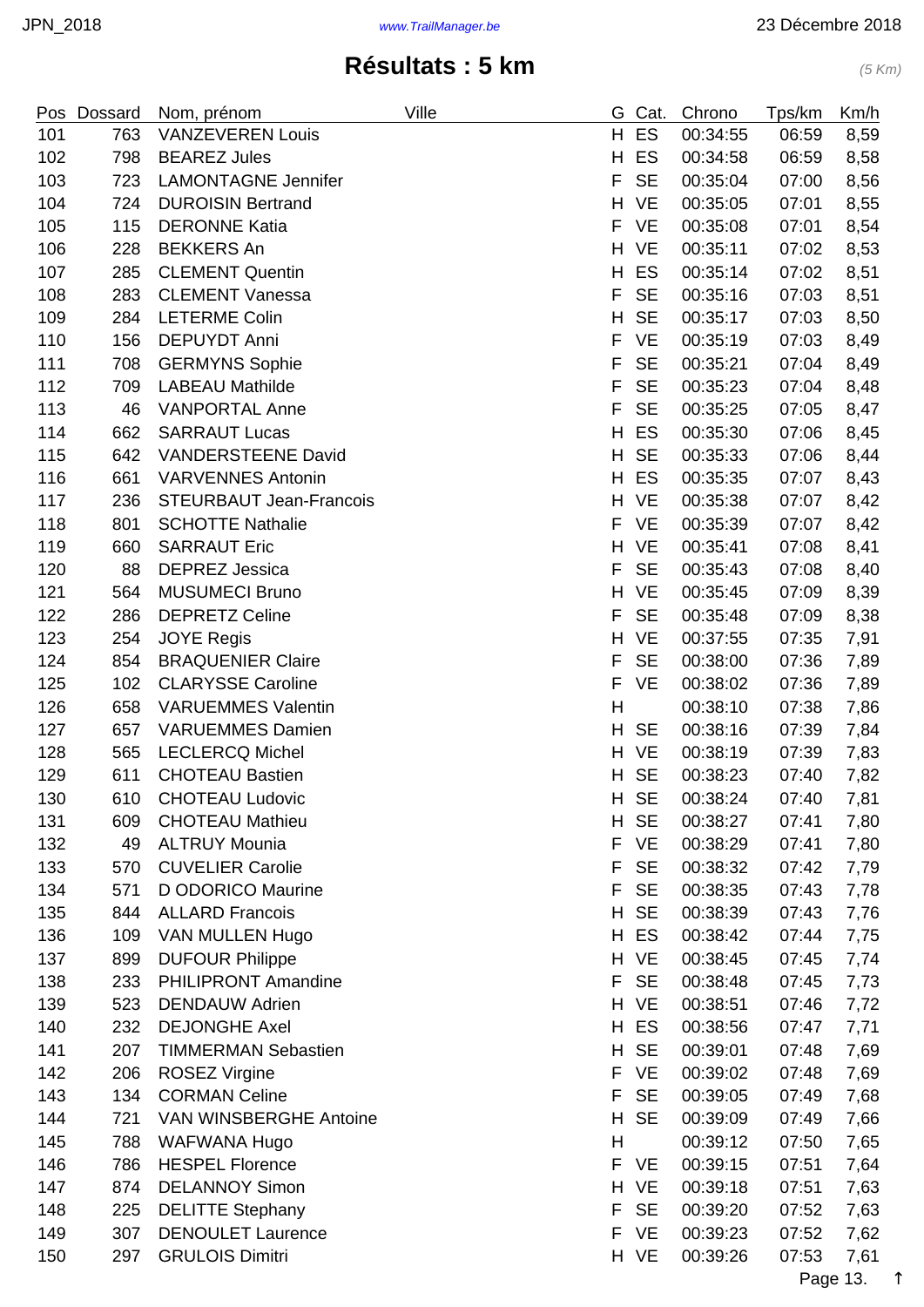| Pos | Dossard | Nom, prénom                   | Ville | G  | Cat.      | Chrono   | Tps/km | Km/h |
|-----|---------|-------------------------------|-------|----|-----------|----------|--------|------|
| 151 | 578     | <b>MERCIER Isabelle</b>       |       | F  | <b>VE</b> | 00:39:31 | 07:54  | 7,59 |
| 152 | 208     | <b>RASSALLE Patricia</b>      |       | F  | <b>VE</b> | 00:39:35 | 07:55  | 7,58 |
| 153 | 171     | <b>DEPUYDT Fanny</b>          |       | F  | <b>SE</b> | 00:39:38 | 07:55  | 7,57 |
| 154 | 312     | <b>VANNEROM Audrey</b>        |       | F  | <b>SE</b> | 00:39:41 | 07:56  | 7,56 |
| 155 | 745     | <b>LEMOINE Maylisse</b>       |       | F  | ES        | 00:39:46 | 07:57  | 7,54 |
| 156 | 744     | <b>GOSSE Muriel</b>           |       | F  | <b>VE</b> | 00:39:47 | 07:57  | 7,54 |
| 157 | 55      | <b>LOMBART Christine</b>      |       | F  | <b>VE</b> | 00:39:50 | 07:58  | 7,53 |
| 158 | 56      | <b>WIBAUT Isabelle</b>        |       | F  | <b>VE</b> | 00:39:51 | 07:58  | 7,53 |
| 159 | 57      | <b>DELBEKE Nathalie</b>       |       | F  | <b>SE</b> | 00:39:53 | 07:58  | 7,52 |
| 160 | 789     | <b>VANSLEMBROUCK Alix</b>     |       | F  | ES        | 00:39:56 | 07:59  | 7,51 |
| 161 | 790     | <b>ERGO Emeline</b>           |       | F  | ES        | 00:39:59 | 07:59  | 7,50 |
| 162 | 898     | <b>DUFOUR Celestine</b>       |       | F  | ES        | 00:40:04 | 08:00  | 7,49 |
| 163 | 313     | <b>VANNESTE Celine</b>        |       | F  | <b>SE</b> | 00:40:08 | 08:01  | 7,48 |
| 164 | 1       | <b>DECONINC Hubert</b>        |       | H  | <b>VE</b> | 00:40:13 | 08:02  | 7,46 |
| 165 | 311     | <b>SWOLENS Sophie</b>         |       | F  | <b>SE</b> | 00:40:16 | 08:03  | 7,45 |
| 166 | 94      | <b>FAUX Julie</b>             |       | F  | <b>SE</b> | 00:40:19 | 08:03  | 7,44 |
| 167 | 93      | <b>JUSTE Sandrine</b>         |       | F  | <b>VE</b> | 00:40:22 | 08:04  | 7,43 |
| 168 | 166     | <b>CAILLET Mia</b>            |       | F  |           | 00:40:24 | 08:04  | 7,43 |
| 169 | 167     | <b>RIGAUT Amandine</b>        |       | F  | <b>SE</b> | 00:40:26 | 08:05  | 7,42 |
| 170 | 45      | <b>DELBECKE Marie France</b>  |       | F  | <b>VE</b> | 00:40:28 | 08:05  | 7,41 |
| 171 | 252     | <b>CLERX Anne</b>             |       | F  | <b>VE</b> | 00:40:42 | 08:08  | 7,37 |
| 172 | 214     | <b>CLERX</b> Isabelle         |       | F  | <b>VE</b> | 00:40:46 | 08:09  | 7,36 |
| 173 | 816     | <b>KONIECZNY Catherine</b>    |       | F  | <b>VE</b> | 00:40:52 | 08:10  | 7,34 |
| 174 | 802     | <b>ALLEMEERSCH Tine</b>       |       | F  | <b>SE</b> | 00:40:56 | 08:11  | 7,33 |
| 175 | 79      | <b>NASSENS Sylvie</b>         |       | F  | <b>VE</b> | 00:40:59 | 08:11  | 7,32 |
| 176 | 78      | LEFEBVRE Emile                |       | H  | <b>VE</b> | 00:41:00 | 08:12  | 7,32 |
| 177 | 845     | <b>DUMEZ Anais</b>            |       | F  | <b>SE</b> | 00:41:03 | 08:12  | 7,31 |
| 178 | 765     | <b>DEMAN Anne Sophie</b>      |       | F  | VE        | 00:41:08 | 08:13  | 7,29 |
| 179 | 764     | <b>VANZEVEREN Emma</b>        |       | F  | ES        | 00:41:22 | 08:16  | 7,25 |
| 180 | 797     | <b>BEAREZ Rachel</b>          |       | F  | ES        | 00:41:23 | 08:16  | 7,25 |
| 181 | 180     | <b>DEMARBAIX Marie Astrid</b> |       | F  | <b>VE</b> | 00:41:27 | 08:17  | 7,24 |
| 182 | 630     | <b>DEBOSSEKER Francois</b>    |       | H. | <b>VE</b> | 00:41:29 | 08:17  | 7,23 |
| 183 | 629     | <b>VANDAMME Vanessa</b>       |       | F. | <b>VE</b> | 00:41:33 | 08:18  | 7,22 |
| 184 | 846     | <b>CLAUS Martin</b>           |       | H  | <b>SE</b> | 00:41:44 | 08:20  | 7,19 |
| 185 | 288     | <b>CHATELAIN Estelle</b>      |       | F  | <b>SE</b> | 00:42:04 | 08:24  | 7,13 |
| 186 | 289     | <b>SOMERLINCK Axel</b>        |       | H  | <b>SE</b> | 00:42:05 | 08:25  | 7,13 |
| 187 | 799     | <b>SCHIETAERT Virginie</b>    |       | F  | <b>VE</b> | 00:42:18 | 08:27  | 7,09 |
| 188 | 317     | <b>THIBAUT Brieuc</b>         |       | H  | <b>VE</b> | 00:42:26 | 08:29  | 7,07 |
| 189 | 273     | <b>FONTAINE France</b>        |       | F. | <b>VE</b> | 00:42:33 | 08:30  | 7,05 |
| 190 | 274     | <b>MAHUT Olivier</b>          |       | H  | <b>VE</b> | 00:42:44 | 08:32  | 7,02 |
| 191 | 304     | <b>SCHEPMAN Marie Helene</b>  |       | F  | <b>VE</b> | 00:43:22 | 08:40  | 6,92 |
| 192 | 309     | <b>DEVILLERS Sandrine</b>     |       | F  | <b>VE</b> | 00:43:24 | 08:40  | 6,91 |
| 193 | 310     | <b>HINNEVENS Guillaume</b>    |       | H. | <b>VE</b> | 00:43:25 | 08:41  | 6,91 |
| 194 | 510     | <b>DELONVILLE Ingrid</b>      |       | F  | <b>SE</b> | 00:43:27 | 08:41  | 6,90 |
| 195 | 883     | <b>LYSEN Emilie</b>           |       | F  | <b>SE</b> | 00:43:32 | 08:42  | 6,89 |
| 196 | 884     | <b>VICO Florinne</b>          |       | F  | <b>SE</b> | 00:43:35 | 08:43  | 6,88 |
| 197 | 720     | <b>BRUNEAU Anais</b>          |       | F  | <b>SE</b> | 00:43:40 | 08:44  | 6,87 |
| 198 | 595     | <b>DUHAYON Stephanie</b>      |       | F  | <b>VE</b> | 00:43:41 | 08:44  | 6,87 |
| 199 | 169     | <b>LECLERCQ Philippe</b>      |       | H. | <b>VE</b> | 00:43:44 | 08:44  | 6,86 |
| 200 | 142     | <b>DUMORTIER Inconnu</b>      |       |    | H VE      | 00:43:54 | 08:46  | 6,83 |